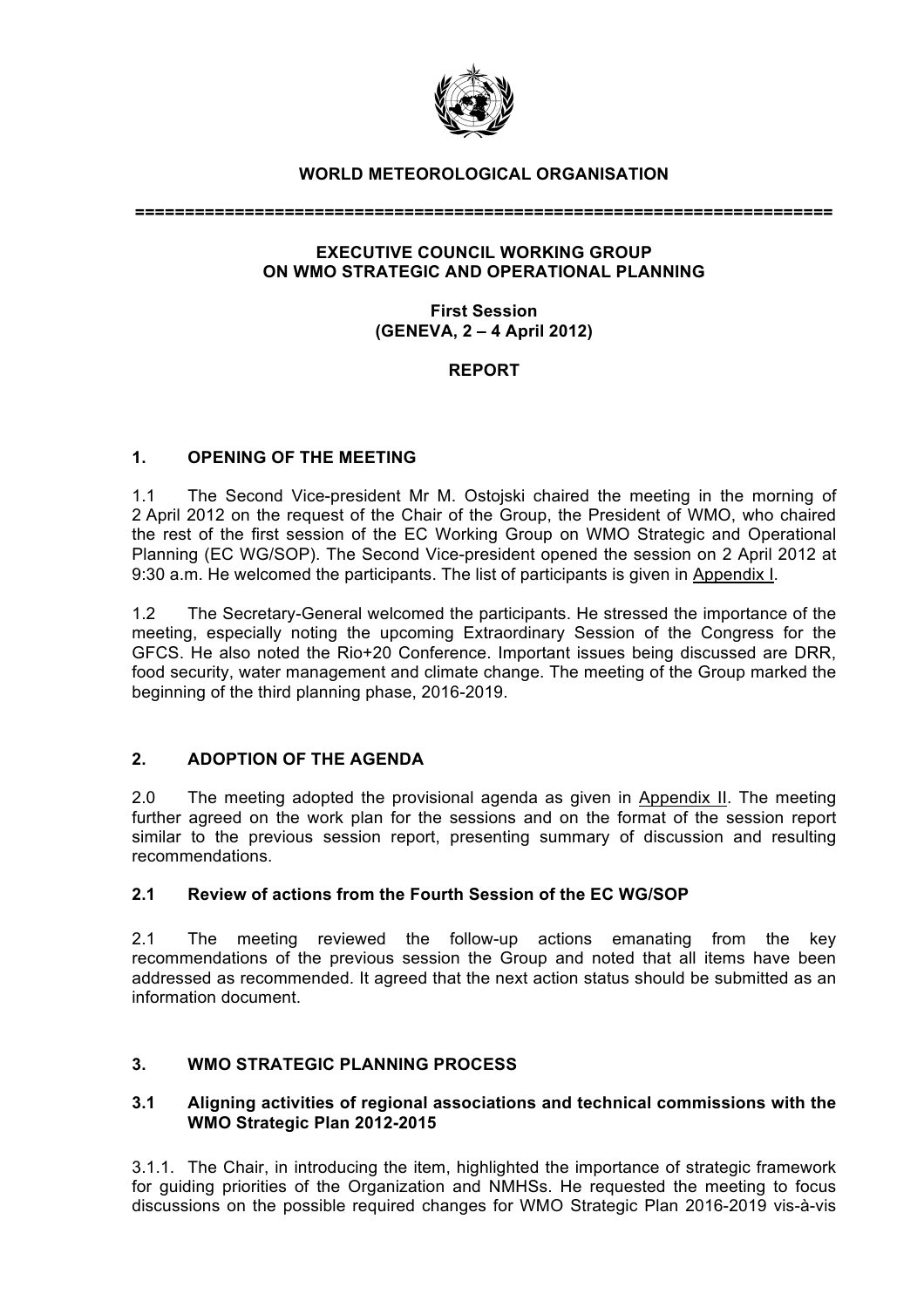the current Plan; how best to operationalize the WMO Strategic Plan; how to align the WMO Strategic Plan with Members' needs and priorities.

3.1.2 The Chair recalled that in his letter of 14 September 2011 to presidents of the regional associations and technical commissions, he requested feedback and suggestions regarding the alignment of operational plans of their respective constituent bodies to the WMO Strategic Plan 2012-2015; milestones and mechanisms for monitoring the implementation of the WMO Strategic Plan 2012-2015 and priority actions in the regions, possible structural changes to improve implementation, and mechanisms to facilitate their consideration by TCs; optimization of scheduling of meetings and means of reducing the intergovernmental portion of sessions; and reducing the number of face-to-face meetings by better focusing work and employing modern technology, as well as measures to increase visibility of WMO with the Members.

3.1.3 The Assistant Secretary-General (ASG) summarized the responses received from the presidents of constituent bodies and highlighted key observations relevant to the items in agenda of the session.

- 3.1.4 The Group made the following observations:
	- a) Willingness to rapidly develop an Integrated Operational Plan while recognizing the financial constraints. This should fit with the work of the Task Group on Continuous Improvement of WMO Processes and Practices (TG-CIP);
	- b) Willingness to be flexible and adjust to changing requirements, taking into account the existing latitude of action. It was necessary to focus not only on content but also on the business process;
	- c) Focusing on risk helps to show what the key priorities were. Risk assessment should be done at every level, from the Organization down to national level;
	- d) Roles and responsibilities of RAs and TCs should be refined noting that the RAs were set up to identify requirements at regional level and TCs were established because of global standardization requirements. Improvements on their working procedures must be explored in the light of future goals. More authority to the management groups was a recent development:
	- e) Responding to the President's questions was a useful exercise and assisted with identifying best practice;
	- f) The RAs' governance structure could be low-cost, as is the case in RA-VI, and the Task Teams could carrying out most of the work. The contribution being made by developed countries to assist developing countries was appreciated;
	- g) The Basic Documents do not clearly describe the partnerships between the RAs and TCs;
	- h) Exercise useful as it highlighted certain complexities;
	- i) The challenge faced by the RAs in aligning their work with the WMO Strategic Plan, and in creating Operational Plans in a timely fashion.

### 3.1.5 The Group made the following recommendations:

- a) A second set of questions be addressed to the RAs and TCs focusing on better understanding of strategic and operational planning process particularly how the coordination between the RAs and TCs might be improved;
- b) WMO should take into account regional and sub-regional priorities;
- c) WMO should increase its visibility and be more present in the area of climate change;
- d) The Members should focus on the identified strategic priorities in order to best serve developing countries;
- e) The NMHSs should be provided with guidance regarding their precise role in the implementation of GFCS and WIGOS;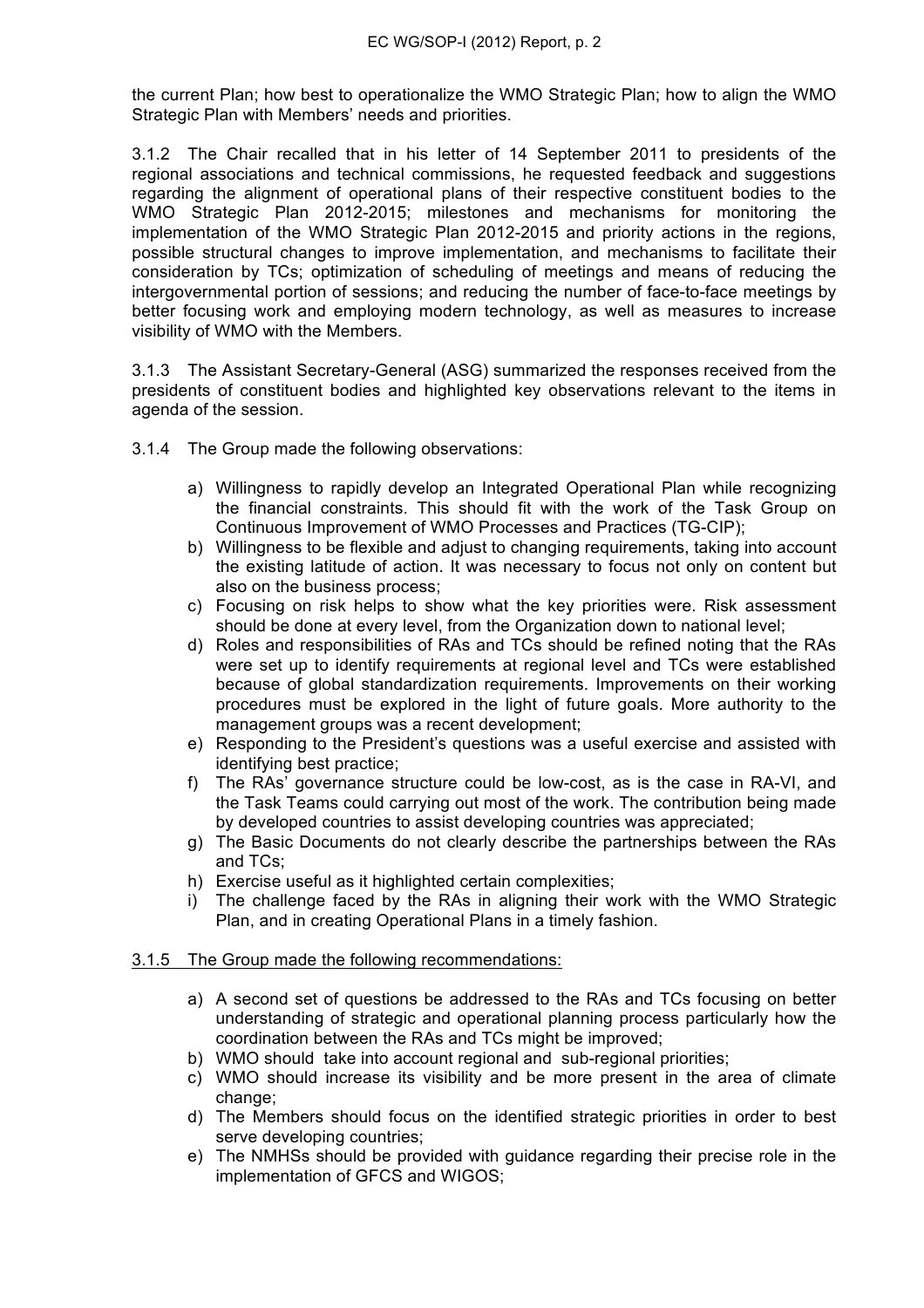- f) The management groups of RAs and TCs should facilitate the alignment of activities of RAs and TCs with decisions of Cg during the intersession periods;
- g) The roles and responsibilities of the TCs and RAs should be refined to improve clarity so as to facilitate better use of the established mechanisms;
- h) A QMS analysis should be conducted, not only of meteorological services delivered by Members, but also of WMO itself;
- i) The working mechanisms between the TCs, RAs and Secretariat should be improved, including how best WMO might earmark TC and WMO Secretariat resources for addressing regional priorities;
- j) Some flexibility in modifying KOs and KPIs should be permitted to make it easy for the RAs and TCs to align their work with the WMO Strategic Plan, and in creating their workplans and in providing inputs to the WMO Operational Plans in a timely fashion.

### **3.2 WMO Strategic Plan 2016-2019**

- 3.2.1 The ASG introduced the document and invited the Group to focus the discussions on:
	- a) The proposed timeline and how to advise the EC on the planning the process;
	- b) The need to adjust strategic objectives and thrusts:
	- c) Addition of a chapter on potential risks in the strategic plan, as suggested by Congress;
	- d) Achievement of the MDGs, which was still one of the main objectives until 2015, and issues beyond the MDGs such as green economy, renewable energy and sustainable food production (keeping in mind the three pillars of sustainable development - social, economic and environmental and their improved governance, that were central to Rio+20UN Conference), and other specific issues such as availability of clean fresh water and oceans. The WMO should consider how to influence the focus to include such areas as ocean science, knowledge and the risks that oceans posed to humans, in addition to the ecological aspects of oceans.

#### 3.2.2 The Group considered the document and made the following recommendations:

- a) The SP and OP should be articulated as plans for the entire Organization;
- b) The content of the SP was appropriate, but the structure should be simplified to reduce the layers that are currently GSN-ST-ER-KO. The current ERs in fact represent high-level objectives not limited to a single planning period. Consideration could be made to formulate ERs for TCs, RAs and at programme level);
- c) Five priorities were adequate but should be better integrated in the SP at earlier stage, and their clarity should be improved:
- d) The SP should be shorter, more concise and simple. A short summary for the SP be developed;
- e) Risks should be included in each section of the SP, rather than in a separate chapter;
- f) The Organization should have a single Operating Plan that includes the activities of RAs and TCs;
- g) Strategic planning process should use a bottom-up approach including in setting strategic priorities unlike the current process where there was not a very effective "integrated" planning process because EC and Secretariat can propose some priorities and initiatives (top down orientation) that are not effectively informed by a process that draws together the needs/priorities of the members (through RAs) or validates these proposals;
- h) KPIs should be less abstract and numerically measurable where possible;;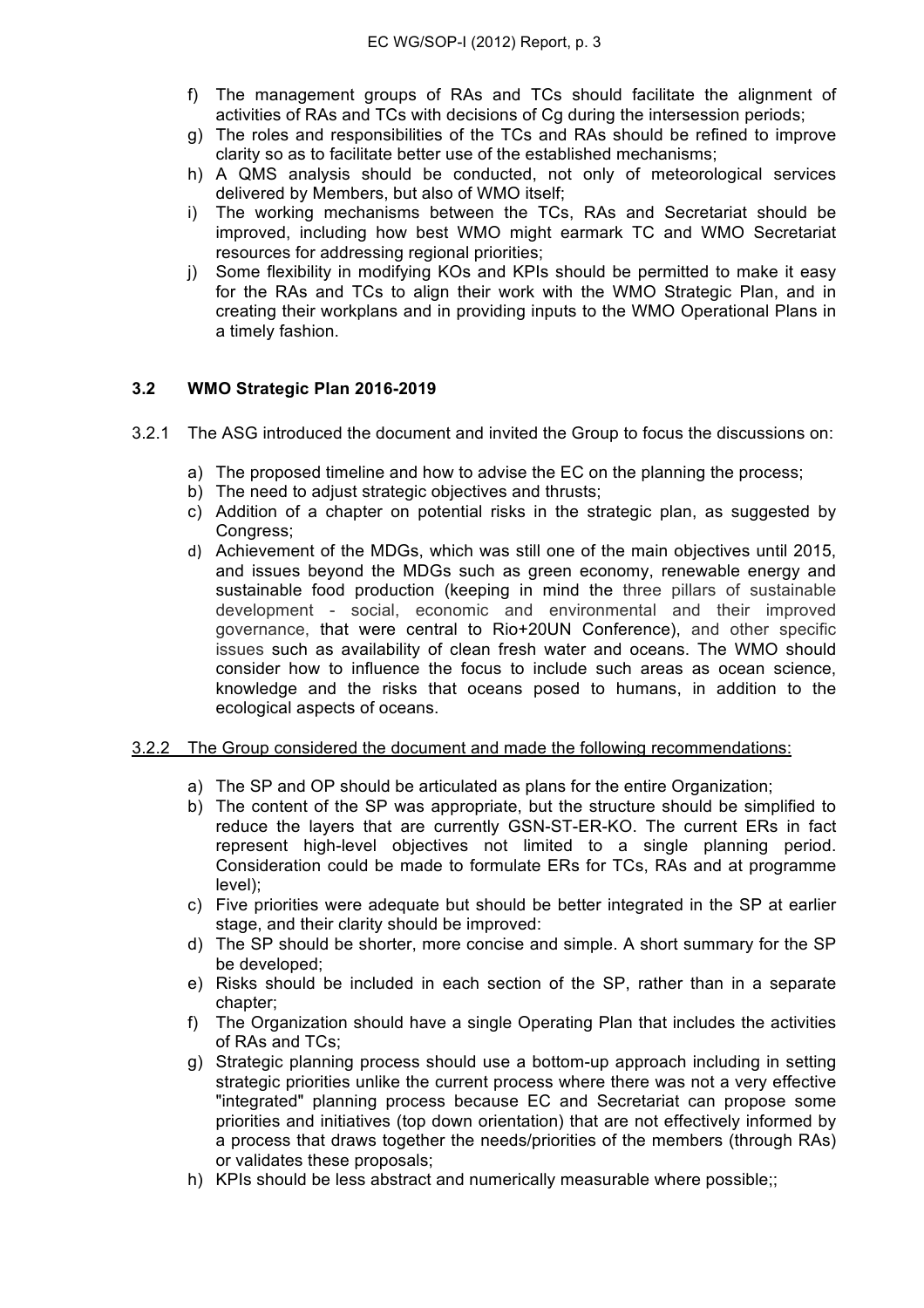- i) The GSNs should represent global needs to which WMO activities can contribute to provide solutions;
- j) Disaster risk reduction continues to be a priority for the Organization.
- k) A process for identifying strategic priorities that are aligned with the interests of regional association and Members should be developed. Disaster risk reduction continues to be a priority for the Organization.
- l) The current WMO SP is adequate for the next planning cycle. However, key priorities that would guide the investments into the next financial period should be identified.
- m) The EC and WG/SOP should focus on developing a "single" operational plan for the next financial period

3.2.3 The Group agreed to submit to the EC a plan on how the SP would be simplified. The Chair offered to work with the Secretariat to draft such a plan.

## **4. CONTINUOUS IMPROVEMENT OF WMO PROCESSES AND PRACTICES**

4.1 The Group was briefed on the work of its Task Group on Continuous Improvement of WMO Processes and Practices (TG-CIP), which met in October 2011 and prepared a series of white papers on a wide range of topics as requested by Congress. These papers were presented at the joint meeting of the TCs, RAs and Bureau in February 2012. The discussions focused on following three issues, each of which resulted in a recommendation presented to the Group:

- a) Improved documentation and focus on decision making in WMO meetings;
- b) The inter-relationship between the RAs and TCs;
- c) The alignment of RA and TC plans with the WMO Strategic Plan.

4.2 The following is a summary of the recommendations of the joint PTC/PRA meeting on each issue:

### **a)** *Improved documentation and focus on decision making in WMO meetings*

- (i) EC members to provide feedback to the Secretariat on the new documentation and decision making process adopted at EC LXIV<sup>1</sup>;
- (ii) EC to consider how or whether the WMO could make use of the system of non-controversial documents<sup>2</sup> used in other intergovernmental organizations (EUMETSAT and ECMWF).

### *b) The inter-relationship between the RAs and TCs*

A formal mechanism for identifying and implementing joint projects be established between the RAs and TCs.

### **c) The alignment of RA and TC plans with the WMO Strategic Plan**

A formal joint mechanism be established to advise EC on the consolidated strategic priorities of the TCs and RAs.

4.3 With regard to recommendations (b) and (c) above, the Group agreed on the need to improve the alignment of RAs and TCs, particularly when formulating input into the strategic planning process, taking into consideration the differences of competencies of presidents of regional associations, who are permanent representatives and represent members, and presidents of technical commissions who are experts. The Group suggested that one of the possible solutions would be to establish a formal forum (Presidents' Council or *"The Meeting* 

 $\frac{1}{1}$ <sup>1</sup> See attached discussion paper "3 EC 64 New documents and process" **here** 

<sup>&</sup>lt;sup>2</sup> See attached discussion paper "4<sup>T</sup>Use of Non Controversial Documents" here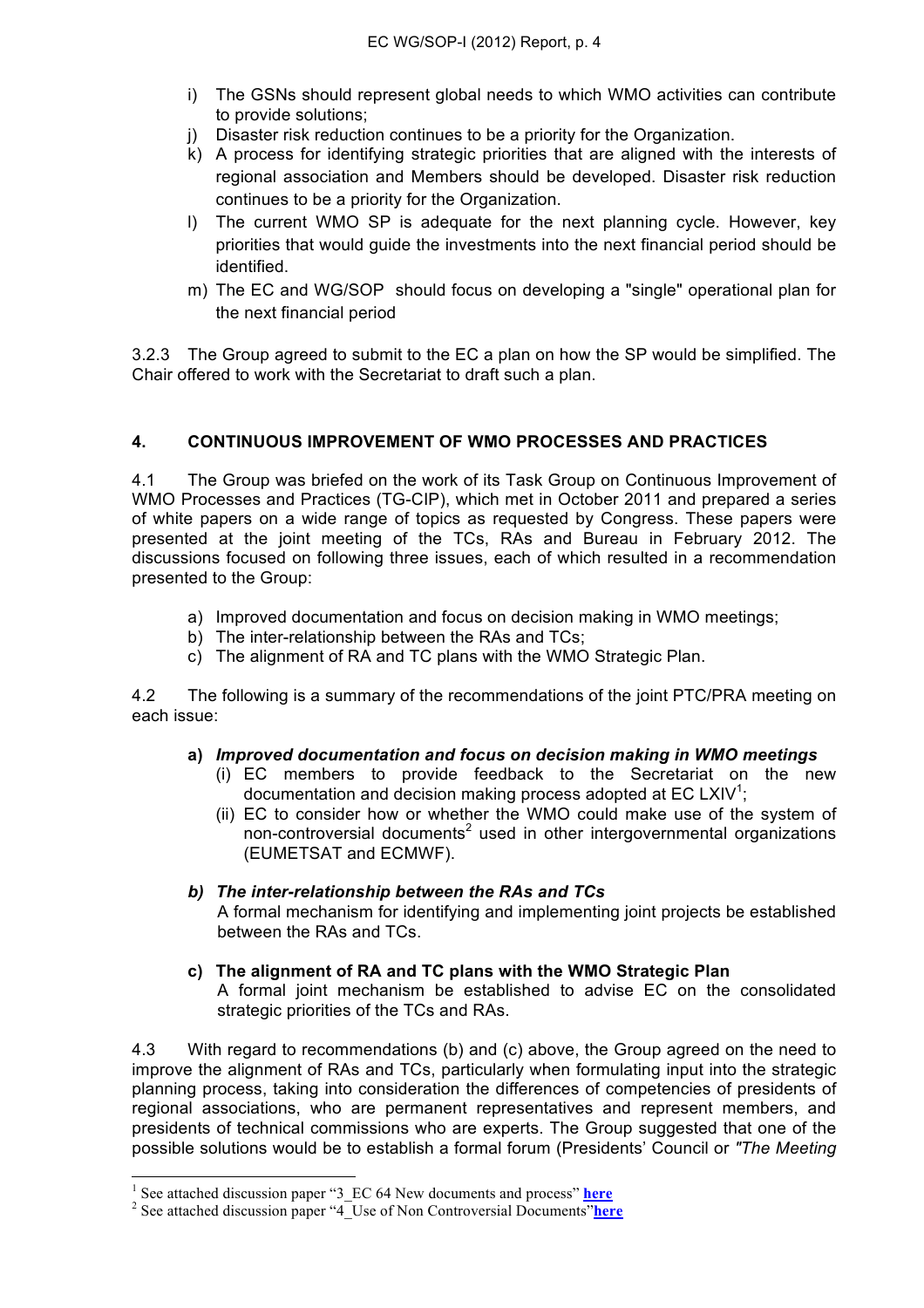*of Presidents of Constituent Bodies" (PCB)*) involving presidents of regional associations, presidents of technical commissions, President of WMO and the Vice-presidents of WMO that would serve as a coordination mechanism to facilitate consistency in the planning process across the constituent bodies, provide EC with a consolidated set of priorities, and develop guidelines on how TCs and RAs should collect and handle information. The Group recognised that such a forum would build on the successes of the existing joint meetings of the PRAs and PTCs, and provide more focus and time for their discussions. The Group also suggested that before such a forum is established, the Executive Council should consider if it can play the role envisaged for that body. The WG invited the Task Group to provide more detailed terms of reference for such a body to be included in a recommendation for EC-64.

4.4 The Group considered the proposals and made the following observations in respect of each issue:

### **a)** *Improved documentation and focus on decision making in WMO meetings*

- (i) Will this approach of "non-controversial" documents result in important topics being overlooked?
- (ii) Who will prepare "non-controversial" documents?
- (iii) What is the list of criteria for a "non-controversial" topic?
- (iv) "Non-controversial" issues are easily identified as they pertain to technical matters that have been reviewed by scientific experts;
- (v) What is the cost/benefit of putting these changes in place?
- (vi) Individuals new to the process might not grasp the significance of the ''noncontroversial" topics should they not be discussed in a plenary.

#### *b) Inter-relationship between RAs and TCs*

- $(i)$  Can we formalize an informal approach to work together?
- (ii) Observe the need to align the various constituent bodies (RAs and TAs) and the WMO Strategic Plan.
- (iii) There is a disconnect between members working with the RAs and TCs, and their timeframes being out of step with that of Congress and the WMO Strategic Plan

### *c) Alignment of regional association and technical commission plans with the WMO Strategic Plan*

- (i) The WMO Strategic Plan is "top down" while it should be "bottom up" to better reflect the priorities identified by the RAs.
- (ii) Experts should not set the priorities for the Organization that is the domain of the constituent bodies.
- (iii) There is not an alignment of planning among the various constituent bodies of WMO because they meet at different times during the financial period. Some effort is required to align these planning efforts to inform the upcoming Congress of the plans and priorities of the whole organization including its constituent bodies (RAs, TCs and WGs).
- 4.5 The Group made the following recommendations in respect of each issue:

#### **a)** *Improved documentation and focus on decision making in WMO meetings*

(i) There should be careful consideration before an issue is classified as ''noncontroversial". Other organizations discuss the topics in an advisory committee, whereby each organisation's member is represented, and recommendations are put forward to go forward as a non-controversial issue. There is always the option of not accepting this recommendation and full discussion taking place. In WMO recommendations of TCs could be considered in such category. For EC-64 the WMO Bureau should analyse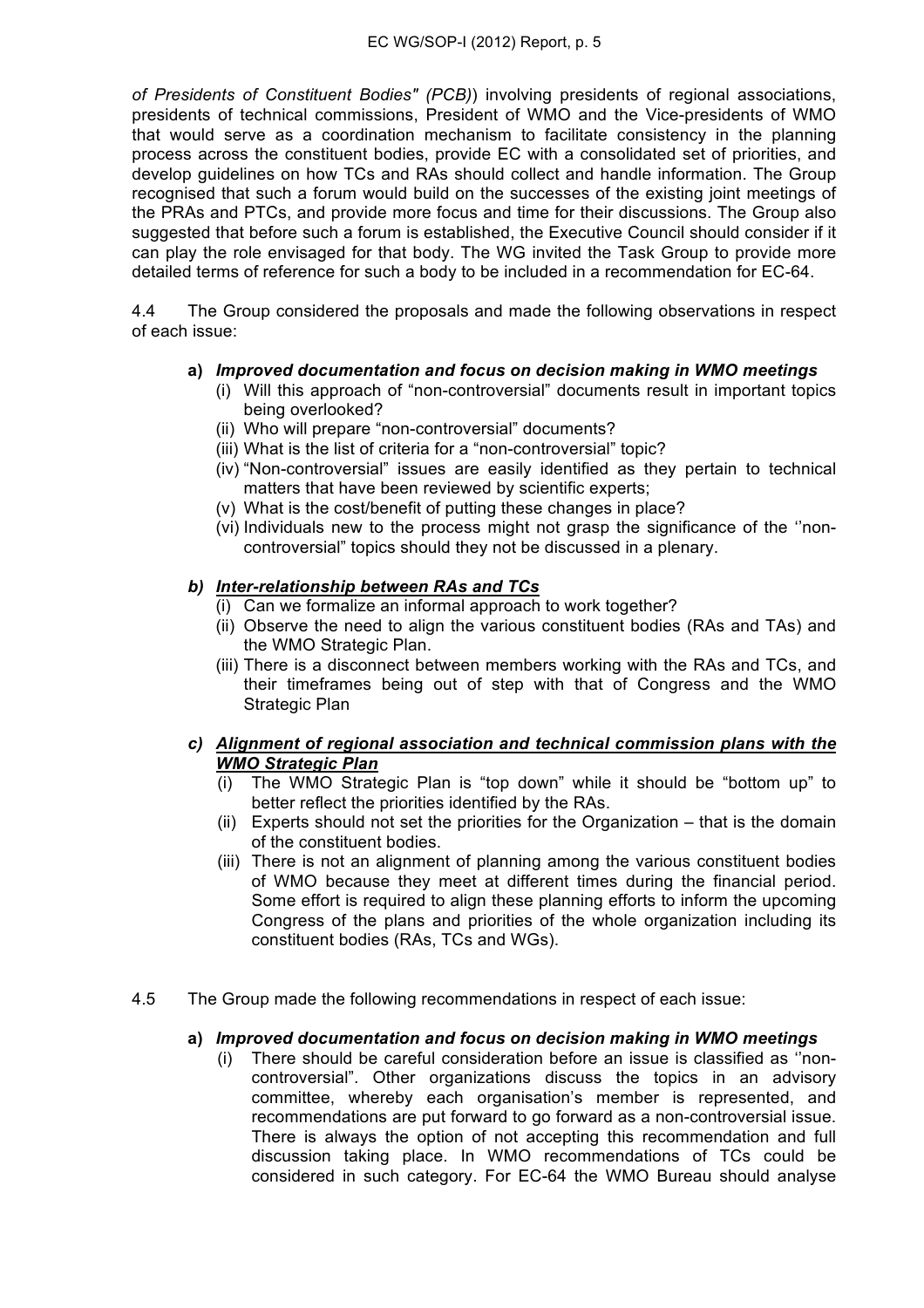any document to be proposed to EC as non-controversial, and EC would consider whether or not such document(s) should be discussed at plenary;

- (ii) The EC-64 agenda items are planned to be presented in a series of smaller documents thus making it easy to discuss and decide upon, as well as to establish if their contents required discussion or is non-controversial;
- (iii) EC should decide if the document format adopted would be acceptable and usable throughout the WMO Constituent bodies and define the role the President's Council could play in providing advice on which items are controversial and on how those items should be further discussed.

#### *b) Inter-relationship between RAs and TCs*

- (i) The way the needs of the RAs are fed into the strategic planning process should be formalized possibly by making their planning cycle to be a 2-year rather than 4-year;
- (ii) A formal mechanism to bring the RAs and TCs together and to harmonize the planning and operational cycles should be established.

#### *c) Alignment of regional association and technical commission plans with the WMO Strategic Plan*

- (i) To consider, as one of the possible solutions, to establish a formal forum (Presidents' Council or *"The Meeting of Presidents of Constituent Bodies" (PCB)*) involving presidents of regional associations, presidents of technical commissions, President of WMO and the Vice-Presidents of WMO, to ensure consistency across the constituent bodies, particularly when formulating input into the strategic planning process.
- (ii) This coordination mechanism could facilitate consistent planning across the constituent bodies, provide EC with a consolidated set of priorities, and develop guidelines on how TCs and RAs should collect and handle information.
- (iii) Alignment of RAs and TCs planning and communication should be improved.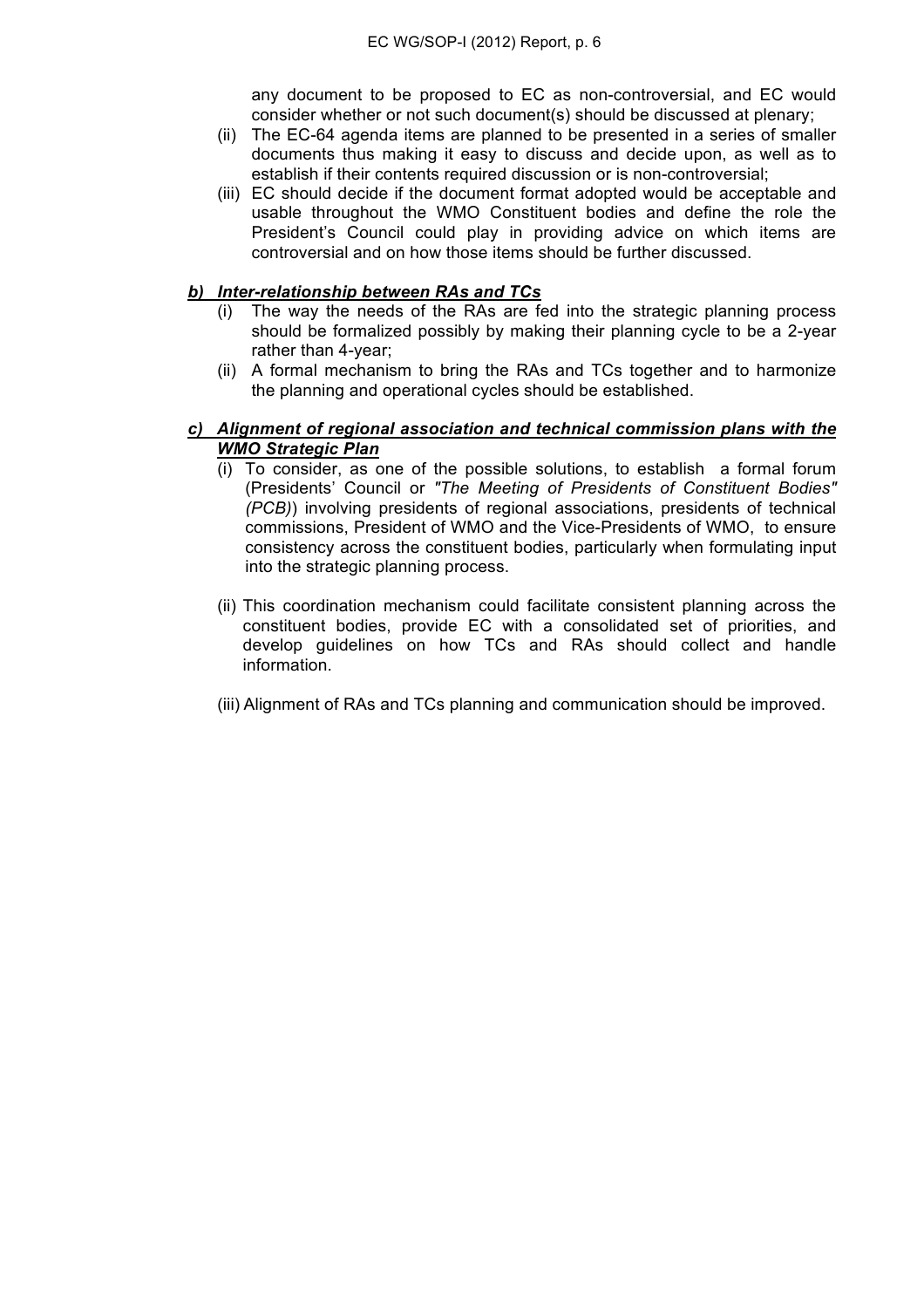### 4.6 The Group also made the following recommendations:

- a) The responsibilities of RAs and TCs should be reviewed in the context of a changing WMO. Such a review should ensure that RAs are empowered to implement programmes also take into consideration budgetary implications;
- b) The working mechanisms and the decision-making cycle within constituent bodies and the Secretariat should be improved. Such improvement should include the review of the four-year cycle;
- c) Due to the increasing need for climate services to address the challenges of climate variability and change, the capacities of NMHSs, particularly in developing and least developed countries, should be strengthened. In the same context, the capacity of the Secretariat should be strengthened to implement the growing number of programmes and to increase the visibility of the Organization in the UN system;
- d) EC WG/SOP should consider the proposed WMO activities and recommend to EC for consideration.

## **5. WMO MONITORING AND EVALUATION (M&E) SYSTEM**

5.1 The ASG presented the M&E report and accompanying documentation. She pointed out the significant size of the M&E System and Guide documents and asked the Group for guidance in moving forward, in particular, on the following questions:

- a) The M&E System is complex; TCs and RAs tend to develop their own Ops and monitor them, rather than the WMO-wide OP and SP;
- b) While some information is being collected as a routine monitoring in a number of programmes (which are able to deliver), in others extracting information from session reports (as suggested by some TCs and RAs) does not seem to be feasible. Overloading Members' with questionnaires to provide detailed monitoring information is not a solution. What more do we need to do to take things further with monitoring and evaluating process?
- c) What needs to be submitted to EC? The M&E documents are large and need to be translated if submitted to EC (bearing in mind costs).

5.2 The Group considered the documents on M&E Manual and System, and made the following observations:

- a) The ownership lies with the Secretariat. Members give views on what sort of outputs they wish to see;
- b) There is a management issue in terms of what information is needed;
- c) The focus should be on assessing if the outputs meet the needs of the Organization by using the process and seeing what emerges;
- d) There is no perfect system and constant change is a feature of this process;
- e) There are 2 drivers what members and management need, respectively. Does the system meet those needs?
- f) The documents on M&E System and Manual should not be submitted to EC since more changes are likely to be introduced as more experience is gained through implementation of the System;
- g) The KPIs are generally good but some might be difficult to measure;
- h) It can be difficult to quantify the benefits of investments made by WMO despite the significant number of indicators that have been formulated;
- i) The implementation of the proposed WMO M&E System might be very costly;
- j) The report to EC-64 should show the progress made, the prepared manual and guide could be used by management, TCs and RAs, while these documents needed simplification for EC-65;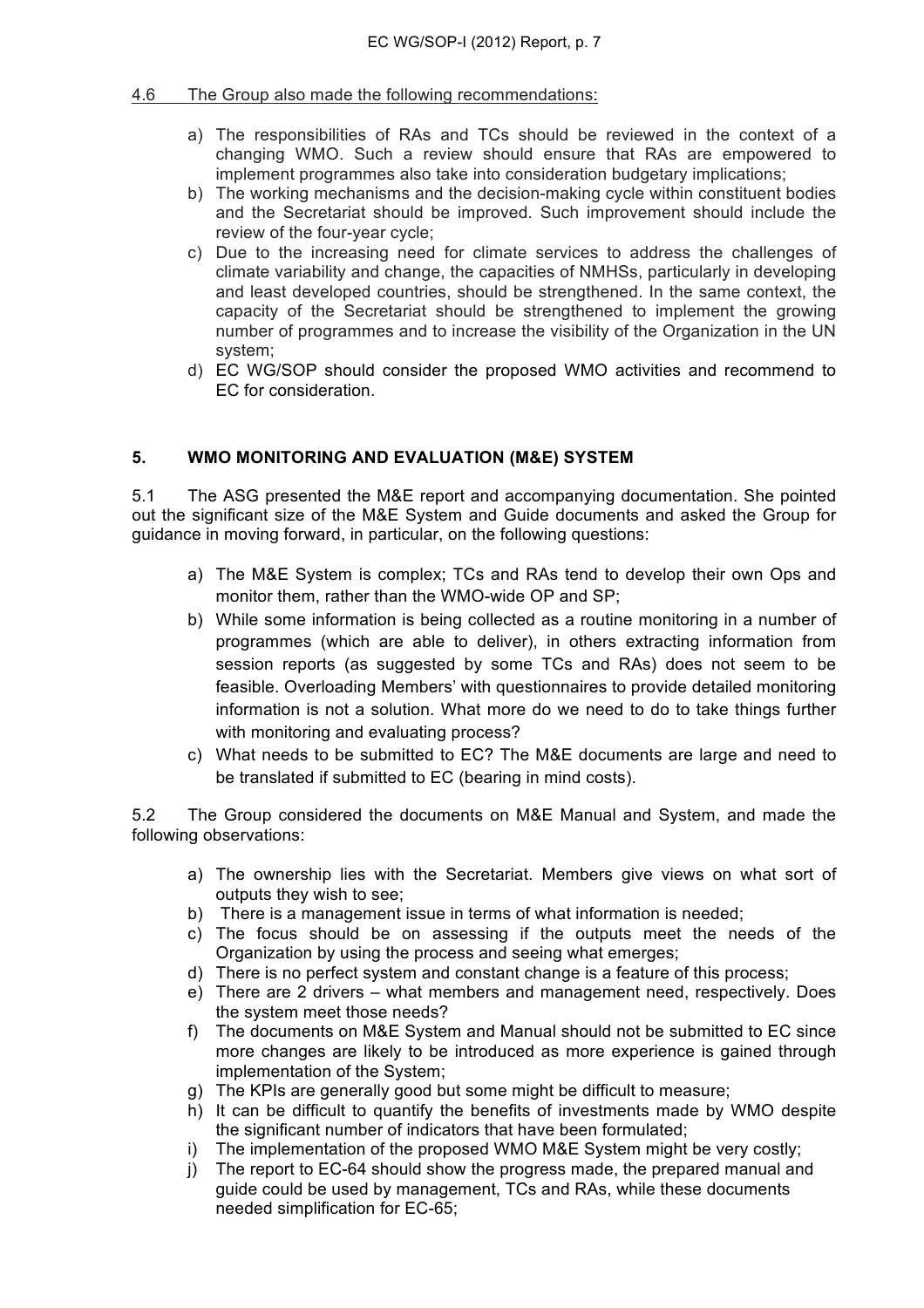- k) The effectiveness of the system can be evaluated in two years;
- l) We perhaps need a suite of refined products that can be evaluated. This would create a number of indicators. It costs to monitor things, and we should ask if this is where we want to spend WMO's money?

#### 5.3 The Group made the following recommendations:

- a) Regional specific questions should be included in the questionnaire assessing the impacts of achieved results on Members by getting input from RAs planning groups;
- b) Consideration should be made to identify a smaller set of indicators to monitor, particularly those related to the five strategic priorities, so as to reduce the cost involved in implementing monitoring and evaluation system;
- c) For the mid-term M&E review by EC-65, Secretary-General should be allowed flexibility to present progress on a smaller set of indicators.

### **6. THE ROLE AND OPERATION OF NMHSs**

#### **6.1 Results of the 2011 survey on role and operation of NMHSs**

6.1.1 ASG introduced the item, noting that the survey of NMHSs conducted in 2011 had several purposes:

- a) to gather information on the status of NMHSs, their priority goals and challenges;
- b) to provide data for the WMO Country Profile Database;
- c) to contribute to the WMO monitoring and evaluation exercises;
- d) to assist WMO in setting priorities.
- 6.1.2 Highlights of the survey results are as follows:
	- a) 86 responses were received, which account for approximately one-third of the WMO membership;
	- b) Nearly two-thirds of the legal and administrative documents for the establishment and operation of NMHSs were under governmental review;
	- c) Meteorological service providers are predominantly located in the Ministries of Environment (38%) and Transport (29%).For the 9 LDC respondents, more than one-half are located in the Ministry of Transport, reflecting particularly the importance of providing weather services to aviation in these countries;
	- d) Majority of the respondents were engaged in strategic planning primarily on a 3 to 5 year cycle and they mainly prepared annual operating plans;
	- e) The most important user sectors for the 72 respondents were civil aviation and natural disasters/disaster management.
	- f) The goals that were identified to be the most important were associated with safety of life and property and with the reduction of the impact of natural disasters;
	- g) 70% of the respondents indicated that they are the designated authority in their countries for the provision of meteorological services to aviation;
	- h) The most significant challenges identified by the respondents were overall government funding, modernization of activities, provision of weather services, staff recruitment, marketing of services, and the provision of climate services;
	- i) The programme areas identified to be of highest priority for enhanced WMO support include training (both short- and long-term), research, operations, service provision, and technical assistance.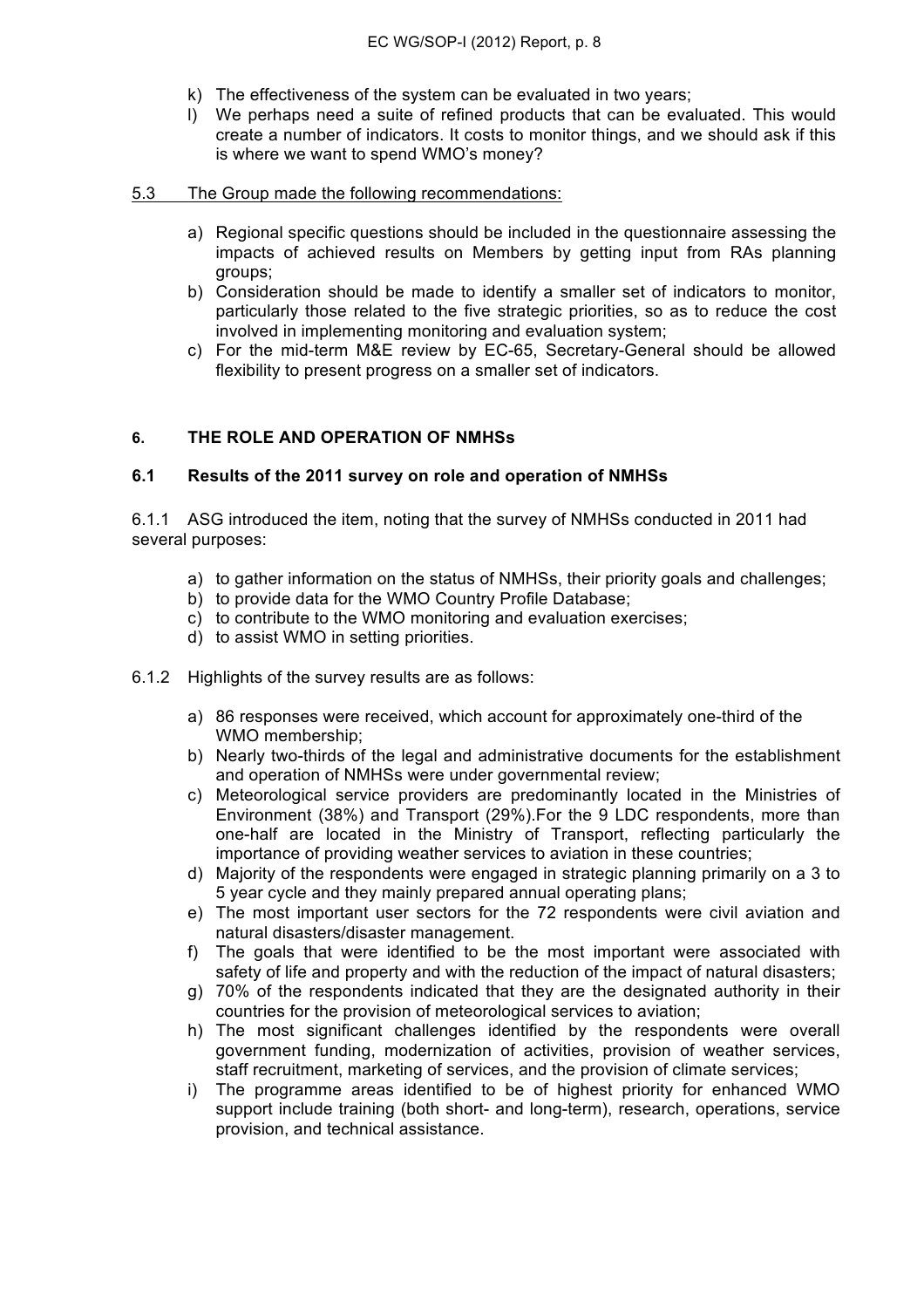#### 6.1.3 The Group considered the document and made the following observations and suggestions:

- a) The Secretariat should analyse and present the results in more detail, since useful information had been provided by Members, and the results can help guide the work of WMO, the RAs, and the NMHSs themselves;
- b) The survey results should help the NMHSs identify priority areas in their national government structures;
- c) The survey generated a wealth of useful information particularly concerning risks. For example, the risks of not providing government funding for aviation services and of not certifying aviation services can be analyzed through the survey results;
- d) It would be helpful to solicit responses from those Members that have yet to responded;
- e) The online interface of the survey should be improved prior to re-circulating the survey;
- f) While WMO should be wary of survey-fatigue, such surveys are important in that they can reveal the progress being made each year and help identify the areas that require attention. Thus trends should be monitored, and results presented in a dynamic manner by comparing the results to those of the previous surveys;
- g) The results of the surveys, together with the associated benefits, should be communicated to Members, to demonstrate the value of efforts in completing the surveys:
- h) A missing input from a Member (indicated by a member of the Group) was noted (likely due to some technical challenge in consolidation of responses in different languages coming separately), which will be rectified. Remark on problem with skipping of a non-relevant question by a Member was noted.

### **6.2. Statement on the role and operation of NMHSs addressing the needs for GFCS**

6.2.1 The ASG introduced the document and noted that a draft statement was prepared on the role and operation of NMHSs addressing the needs of the Global Framework for Climate Services (GFCS). The statement was developed bearing in mind the WMO Statement on the Role and Operation of NMHSs for Directors endorsed by Cg-16; the results of the survey on the role and operation of NMHSs conducted in 2011; the relevant decisions of EC and Congress; the report of the High-level Task Force for the GFCS; and other available relevant documents.

6.2.2 The ASG requested the Group to provide guidance as to whether the draft statement should be integrated with the WMO Statement on the Role and Operation of NMHSs for Directors approved by Cg-16.

6.2.3 The Group recalled the positive governments' reception of the GFCS, and noted the need for the Organization to adjust its priorities and plans to accommodate the suggestions of the extraordinary session of Congress.

6.2.4 The Group noted that the EC Working Group on Climate, Water and Related Environmental Issues (WG-CWE) was already looking at how WMO should align its programme activities with the requirements of the GFCS and should be provided with the draft document in question for reference.

#### 6.2.5 The Group made the following recommendations:

- a) Two separate statements should not be prepared to avoid duplication;
- b) WMO Statement on the Role and Operation of NMHSs for Directors should be modified to comprehensively incorporate the role and operation of NMHSs in addressing and expanding NMHSs role in various pillars of the GFCS;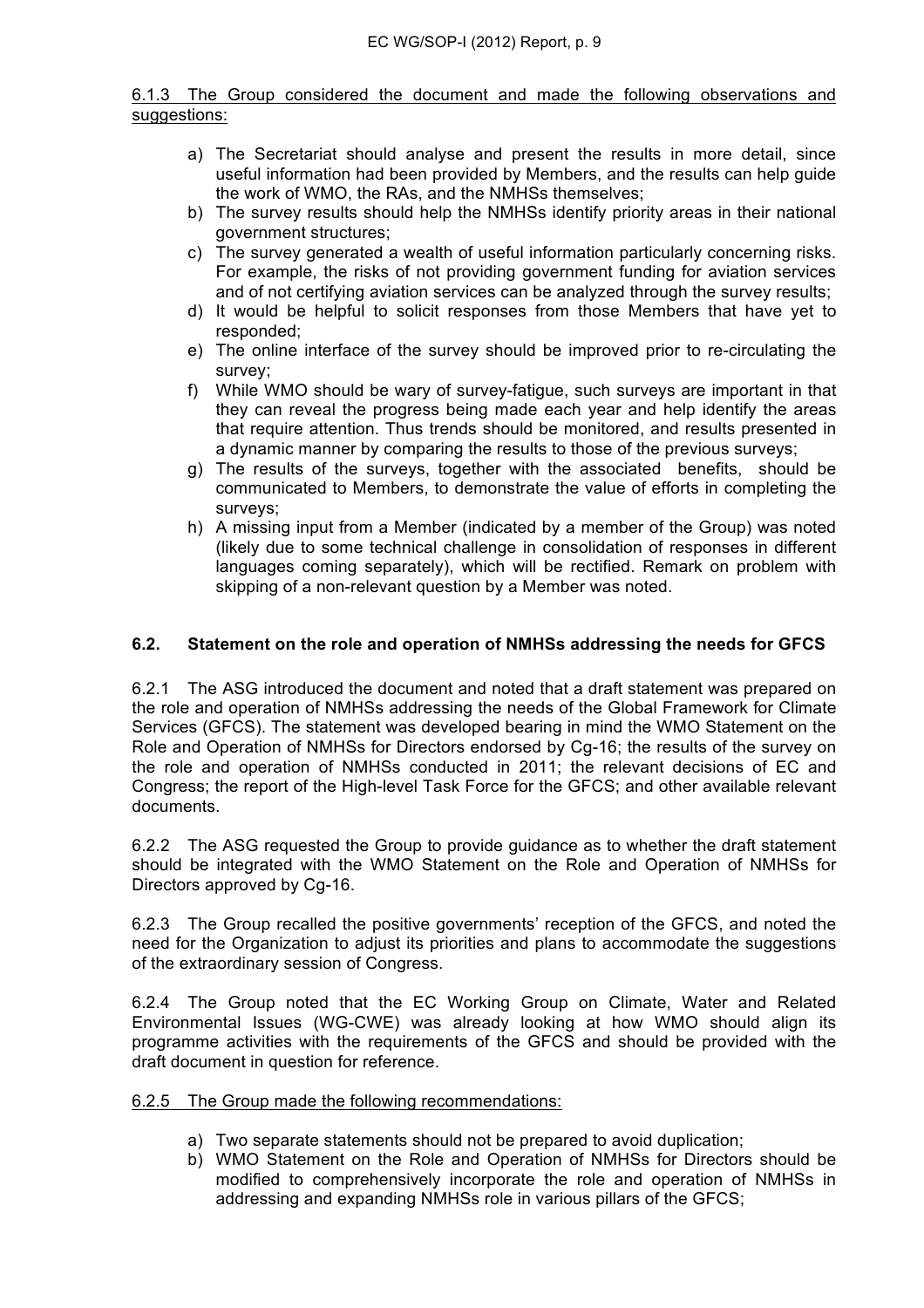- c) The modification of the Statement should be concluded after the Cg-Ext (2012);
- d) EC WG-CWE was requested to consider the draft document and provide input to the EC WG/SOP for amendment of the Statement.

### **6.3 Guidance for enhancing the visibility of NMHS and WMO through adequate communication and advocacy**

6.3.1 Mr C. Blondin informed the Group on the progress in the revision of the WMO Global Communication Strategy and indicated the main orientations to be developed further. He highlighted the proposed Strategic goals and priorities for the period 2012-2015, which will have to be supported by a strengthened branding of the Organization:

- a) Reinforcing WMO brand recognition;
- b) Implementing Strategic Plan priorities, in particular GFCS;
- c) Consolidating WMO and NMHS partnerships;
- d) Ensuring partners recognize/acknowledge WMO contributions;
- e) Consolidating web presence; outreach to developing countries and young people; E-learning; social media & networking;
- f) Supporting/promoting role of NMHS in the socio-economic development of countries.

Top priorities:

- a) Focus on NMHS and resource sharing;
- b) Focus on GFCS and near future events (Rio+20);
- c) Emphasizing strategic communication and the use of internet.

6.3.2 The Group members generally highlighted the need for a consistent communication strategy and appropriate use of media to deliver important messages to all targeted audiences and to increase the Organization's visibility. Doubts were, however, expressed about devoting too much time and resources to communication, since the main aim of the Organization was to provide reliable information, such as weather forecast and hazard warning on time. Lack of resources for communication was a real challenge and the Organization should concentrate on key messages.

6.3.3 The Secretariat clarified that the goal highlighted in 6.3.1 – item 3 concerns the partnerships that on one hand the WMO develops within the UN system in support of its strategic priorities such as the GFCS, and on the other hand the ones that NMHSs develop at national level in support of their own mandate and in support of national priorities, including for development. Communicating better with those partners involved can only create a win-win situation for the WMO community by facilitating a more consistent support of WMO priorities in Members countries, in particular within UN-system wide coordinated actions and by Members in constituent bodies of UN institutions.

6.3.4 Several members stressed that meteorological services should share best communication practices. The Secretariat indicated that fruitful contacts had already been established with Australian, South Africa, UK, and USA communication specialists, and that the revitalization of the IPA network is very much on the new CPA team's agenda.

#### 6.3.5 The Group made the following recommendations:

- a) The communication strategy should ensure best alignment between expected outcomes and messages to promote the added value of WMO activities;
- b) The Strategy should be well focused, well targeted and well defined;
- c) Great care should be taken in presenting it to the EC.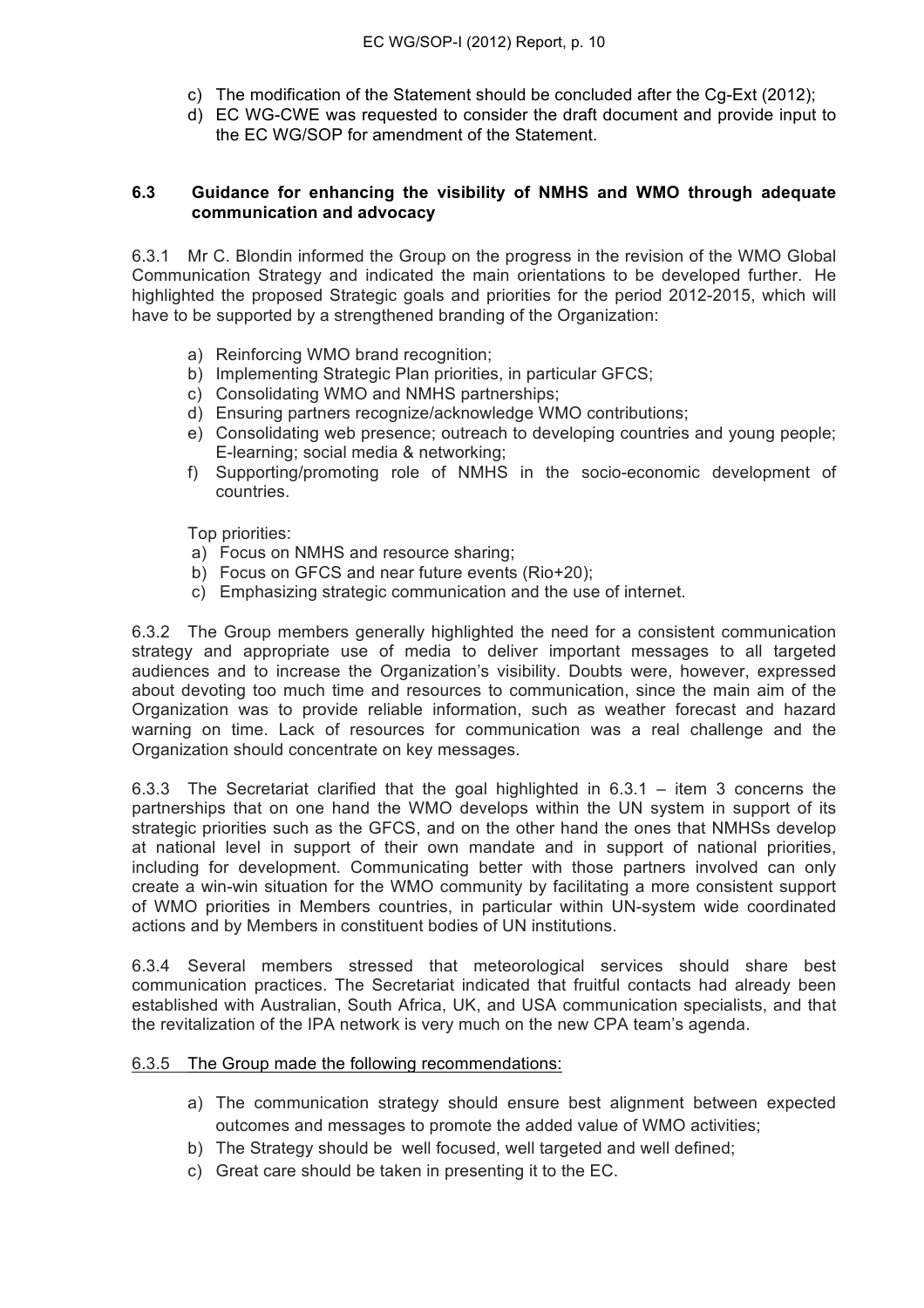### **6.4. Social and economic benefits of weather, climate and water services**

6.4.1 The Group actions taken by the Secretariat, presented by Ms H. Kootval, in order to respond to the Madrid Action Plan, which had resulted from the "WMO International Conference on Secure and Sustainable Living: Social and Economic Applications and Benefits of Weather, Climate and Water Services" held in Madrid in 2007. They included the establishment by the SG of the "WMO Forum: Social and Economic applications and Benefits of Weather, Climate and Water Services", and the creation of an on-line resource through the Website "Socio-Economic Benefits of Weather, Climate and Water Services; the publication of a technical document "National Meteorological and Hydrological Services, Their Partners and User Communities – Follow up to the Madrid Action Plan – for Improved Social and Economic Benefits of Weather, Climate and Water Services" (PWS-19, WMO/TD No. 1510); the preparation by the "RAVI Task Team on Socio-Economic Benefits" of a set of guidelines on methods and procedures for conducting socio-economic benefits studies in RAVI; organization of the "RA VI Conference on Social and Economic Benefits of Weather, Climate and Water Services" (Lucerne, Switzerland, October 2011), and publication of its proceedings; collaboration between the WMO and the World Bank on a project to provide guidance to NMHSs on preparing systematic and robust assessment of the benefits of their services to various user communities. Future plans also include the design and implementation of a number of pilot projects, including training, to test such methodologies in each of the WMO Regions.

6.4.2 The Group agreed that the assessment and demonstration of the socio-economic benefits of the services provided by NMHSs are very closely related to delivering services to the public and different user sectors. It reiterated the urgent need for developing methodologies for assisting NMHSs in conducting such assessments. The senior management of NMHSs needs to be fully versed in articulating and communicating these benefits not only to the decision making authorities in their governments, but also to the user communities. Different Regional Associations need to pay particular attention to this issue through for example establishing dedicated task teams to conduct socio-economic benefits studies of relevance and concern to their respective regions, similar to that in RAVI. The inclusion of socio-economic benefits of weather, climate and water services in the AMCOMET process was viewed as a useful mechanism to progress this issue in RAI. The importance of developing community climate services taking into account precious indigenous knowledge was highlighted.

6.4.3 The Group made the following recommendations:

- a) To make a thorough review of the MAP and assess the progress made in its implementation in the last 5 years since the Madrid Conference;
- b) In the report to EC, to highlight the progress made in the implementation of MAP;
- c) The responsibility for the future work on socio-economic benefits of weather, climate and water services be transferred to the EC Working Group on Service Delivery (ECWG-SD), due to the very close synergy of this issue with its work;
- d) The issue to be addressed in collaboration with the EC WG on Climate, Water and Related Environmental Services.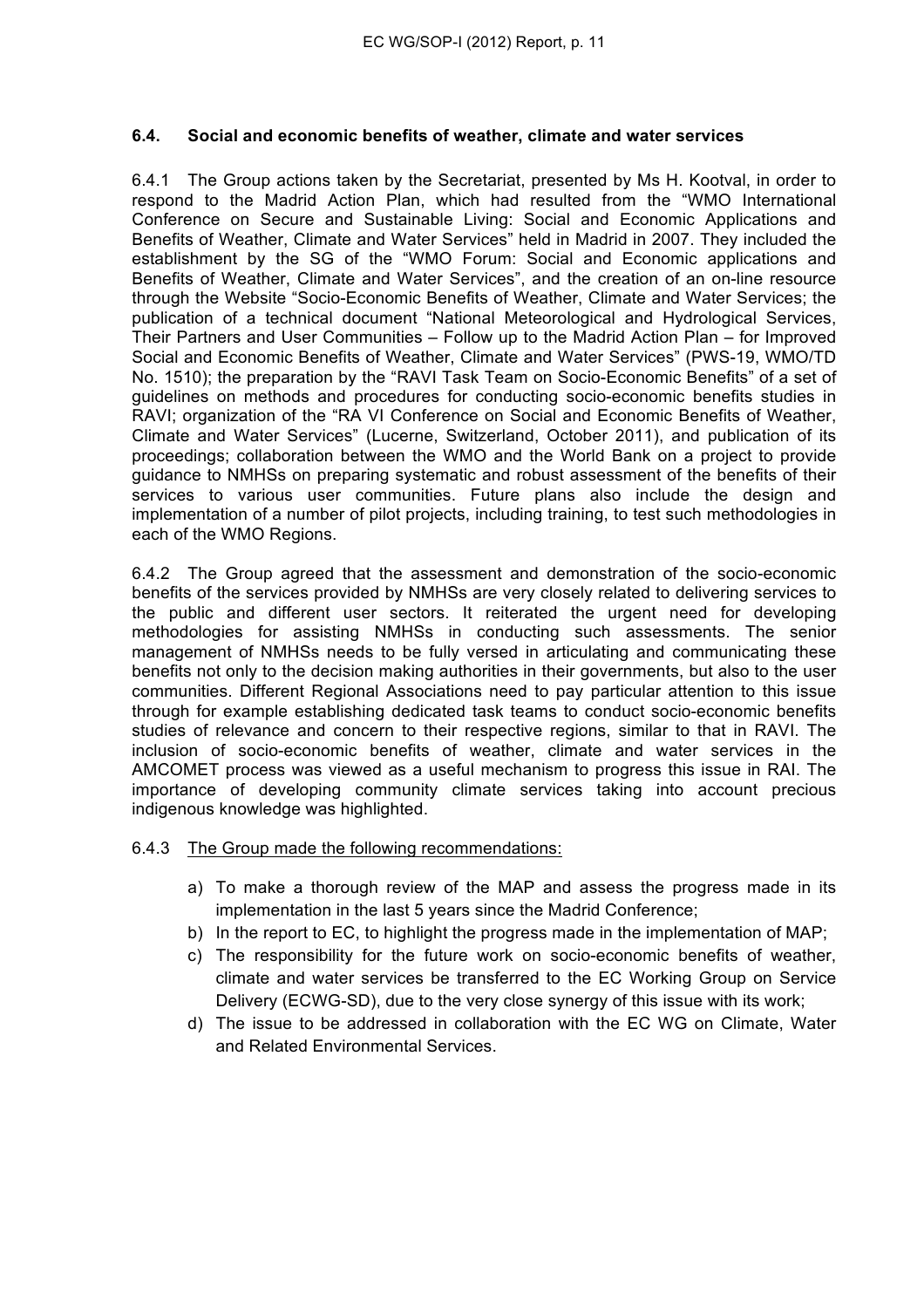# **7. UPDATE ON THE FIVE STRATEGIC PRIORITIES**

## **7.1 Global Framework for Climate Services**

7.1.1 The Group was reminded of the process that has lead to the creation of the GFCS, notably the WCC and formation of a High-Level Task Team. Subsequently, its report was endorsed at Congress in 2011 and the GFCS Secretariat was established within the WMO Secretariat to facilitate the range of activities to support the development of the GFCS draft Implementation Plan and to prepare the Extraordinary Session of the World Meteorological Congress in October 2012.

7.1.2 Development of the Implementation Plan is well underway. It is important to have a robust consultation process for the development of the plan and the Secretariat has worked hard to achieve this and the components of this consultation are described below.

7.1.3 The first layer is the consultation exercise which took place last year, conducted via five events that were attended by appropriate stakeholders. Major recommendations from these consultations are contained in the zero draft of the Implementation Plan. Under the five pillars, four sectors are being developed (health, water, agriculture and DRR). For each sector, exemplars are being developed which are standalone documents that identify specific activities for that sector.

7.1.4 The second layer involved identifying over 300 experts for the development of the plan – these are being used in the review process.

7.1.5 A TC-oriented strategy is also being developed. This will be important as it will help gain recognition and validation across a broad set of organisations and stakeholders.

7.1.6 A number of activities have been completed accomplished following Cg-16 to give effect to the decisions of Congress regarding the GFCS including two meetings of the Executive Council Task Team on the Global Framework for Climate Services (ECTT-GFCS), hosting of GFCS side events at major international conferences and events, the holding of a number of consultations under the main components of the GFCS (user interface platform; climate services information system; observation and monitoring; research, modelling and prediction; and capacity development), to facilitate discussion of key issues related to the production, availability, delivery and application of climate services in the four priority sectors (agriculture, water, health and disaster risk reduction), in which more than 40 agencies and over 300 experts have participated.

7.1.7 Resource mobilization efforts resulted in Hong Kong, China; India; Norway and Switzerland contributing to the Trust Fund. Portugal and Brazil provided in-kind contributions through translation of GFCS related publications into Portuguese, and Germany by supporting a Junior Professional Officer in the GFCS office. In addition, Australia, UK and US are contributing through provision and support of the main writers the Implementation Plan.

7.1.8 Data requirements and exchange is a major issue and this is acknowledged and will be given due attention.

7.1.9 The Group observed that the Report on GFCS is primarily outward focused, and perhaps should recognize the important internal work such as WIGOS.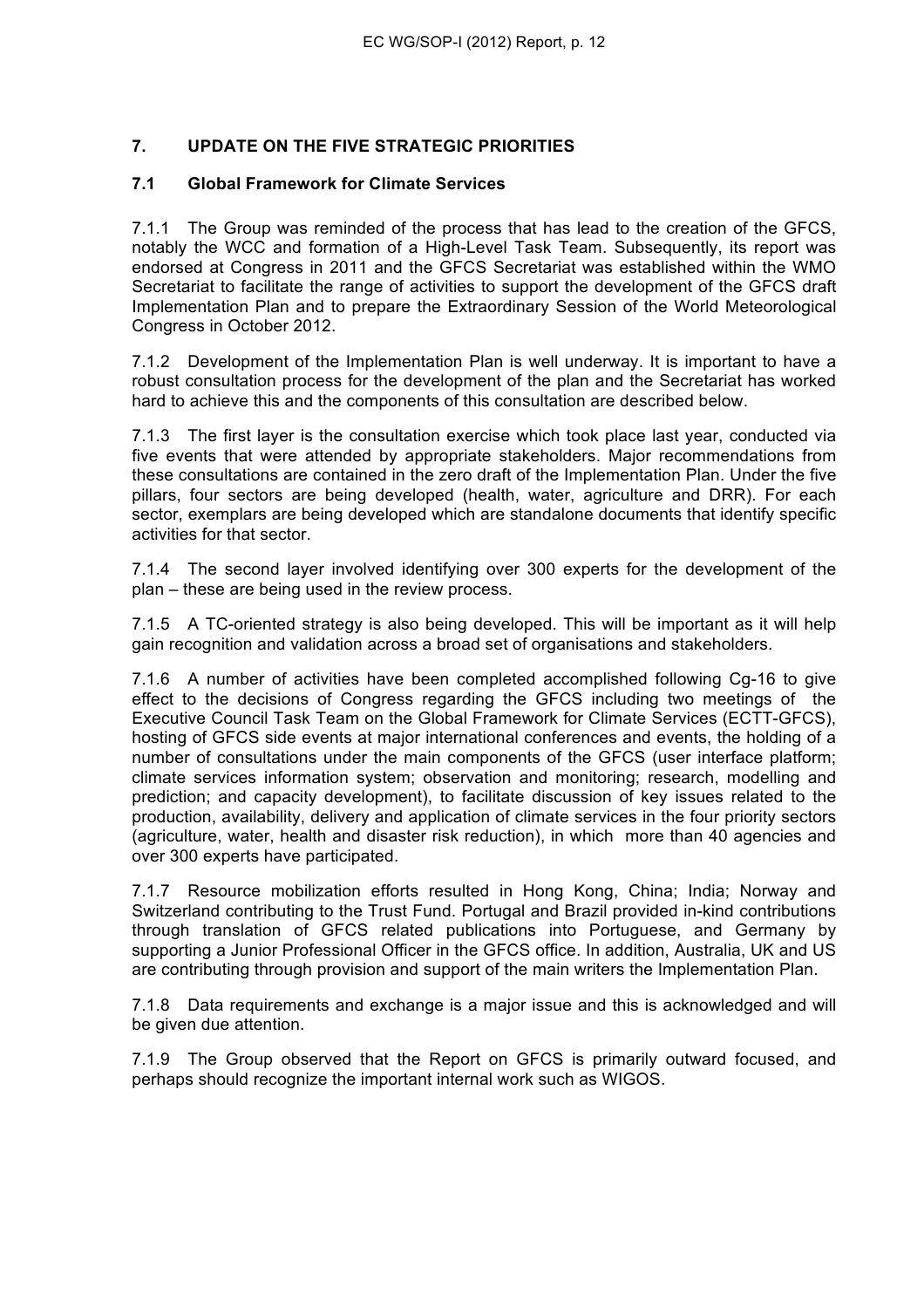## **7.2 Aviation meteorological services**

7.2.1 The Group was informed by Mr H. Puempel of the key AEM strategic priorities for the current period, challenges, risks and proposed implementation steps:

- a) Meteorological Services to Air Traffic Management(ATM): intense collaboration of ET on Met Support for ATM and Met Data eXCHange with ICAO Project Team PT-MARIE to produce draft MET in time for the next ICAO Annex 3 Amendment Cycle (Nov 2013) and transition to XML (with CBS TT-AvXML);
- b) Implementation of Quality Management Systems in services to civil aviation: Following a Series of workshops intense follow-up with Members on detailed, step-by-step implementation based on newly produced guidance, forming of twinning/mentoring partnerships;
- c) Personnel competency Assessments: following the roll-out and implementation workshops and gap analysis in WMfiveO regions (one to come in 2012) mapping of Competencies to available training resources (Focus on Distance learning) in cooperation with training institutions /ETR/RTC/COMET/EUMETCAL;
- d) SIGMET deficiencies: working with ICAO groups to institutionalize the successfully tested SIGMET advisories, use QMS implementation and competency assessments to address shortcomings in Members NMHS to address remaining issues of SIGMET issuance, working to establish a 2-tier SIGMET system with "coarse-mesh" advisories for larger regions, and detailed SIGMET for national areas of responsibility;
- e) Volcanic Ash: building on the extraordinary success of the newly created Volcanic Ash Scientific Advisory group, foster the transfer from science to operations in ground-based and space based remote sensing of Volcanic Ash, harmonize best practices between Volcanic Ash Advisory Centers and monitor performance of advisories and SIGMET for volcanic ash.
- 7.2.2 The Group commended clear and concise report.

## **7.3 Capacity-building for the developing and least developed countries**

7.3.1 The Group was informed by Mr R. Masters on progress in the preparation of Capacity Development Strategy and Implementation Plan and other aspects of the work progress of the EC WG on Capacity Development.

7.3.2 With respect to Capacity Development Strategy, it was stressed that quality of services provided by NMHSs, which is paramount and brings both visibility and funding to NMHSs, should be well reflected in the Strategy. The focus and implementation of the Capacity Development Strategy could be better honed the need to strengthen the regional and sub-regional aspects; need to better understand the requirements associated with delivering services such as the GFCS; and clarity on the level of commitment.

7.3.3 The Group was informed of the progress on the development of new Guidelines on the Role, Operation and Management of NMSs. In addition to providing useful information to Permanent representatives (PRs), senior and mid-level managers of NMSs, the Guidelines will allow development of baseline functions of the NMSs, assessment of NMSs against these functions, and tracking of deficiencies to be used in preparation of national development plans and related advocacy.

7.3.4 The Group welcomed the recent progress on the development of the WMO Country Profile Database (CPDB), through the approach to build a modular system upon the already existing and operational databases. The web-based CPDB currently provides the country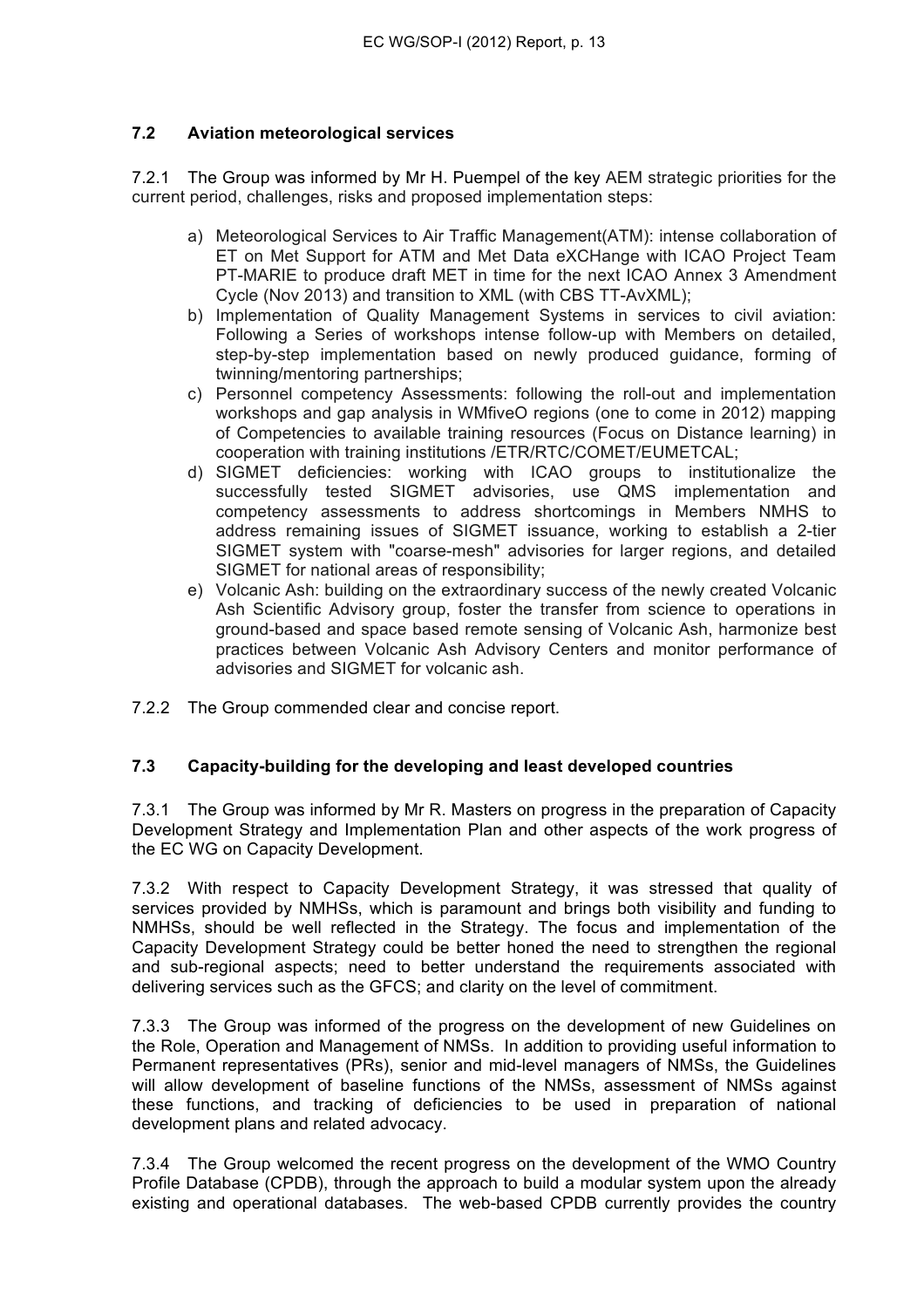information on: (a) the contacts of Permanent Representatives of Members with WMO (WMO Publication No. 5); (b) CBS/CIMO-related contacts; (c) observing station information (Vol. A); (d) radar station; (e) awarded fellowships; (f) VCP requests, and so on. The Group expressed the view that the CPDB, to be regularly updated by Members themselves, would also be useful and beneficial to Members.

7.3.5 The Group was further informed on the outcomes of PRA-2012 meeting, which identifies most urgent priorities for regional associations, discussed roles and functions of TCs and RAs, effectiveness and efficiency of the work of constituent bodies.

- 7.3.6 The Group identified the following points relevant to agenda item 4:
	- a) Roles and functions of the RAs, TCs and the WMO Secretariat should be better defined:
		- (i) RAs should have a leading role in determining the requirements of the Members;
		- (ii) Based on these requirements, the TCs should develop and propose adequate technical solutions and methodologies;
		- (iii) During the implementation phased, the RAs should again assume the leading coordinating role;
		- (iv) Role of WMO Secretariat to be more clearly defined.
	- b) Effectiveness and efficiency could be improved by:
		- (i) Sharing good practices, for example, by reducing the number of the WGs;
		- (ii) Reducing the membership (a number of  $6 10$  experts was considered as optimal);
		- (iii) Adopting a more operational approach and focusing on a small number of achievable tasks.
	- c) Collaboration of RAs with the Expert Teams and other bodies of the TCs should be improved by:
		- (i) Streamlining activities;
		- (ii) Avoiding duplication.

### **7.4 Implementation of the WMO Integrated Global Observing System (WIGOS) and WMO Information System (WIS)**

### *Implementation of the WMO Integrated Global Observing System (WIGOS)*

7.4.1 The Group was informed by Mr W. Zhang of the progress being made in the development and implementation of WIGOS in accordance with the decisions and recommendations of Cg-16 and EC-63. Key implementation components and major activity areas were highlighted in the document. The highest priorities in the work plan of ICG-WIGOS were given to the following issues:

- a) the further development of the WIGOS Functional Architecture (WIGOS-FA);
- b) the further development of the WIGOS Implementation Plan (WIP);
- c) the revision of the WMO Technical Regulations, including development of the Manual on WIGOS;
- d) the development of the WIGOS metadata tree (needed for the WIGOS Core Metadata Standard).

7.4.2 An early and active involvement of the Management Groups of all RAs and TCs, respectively, and their contributions to the WIGOS implementation activities was stressed as essential. It was recommended that the WMO Operating Plan, Expected Result 4, WIGOS Related activities (4.1) be adjusted accordingly.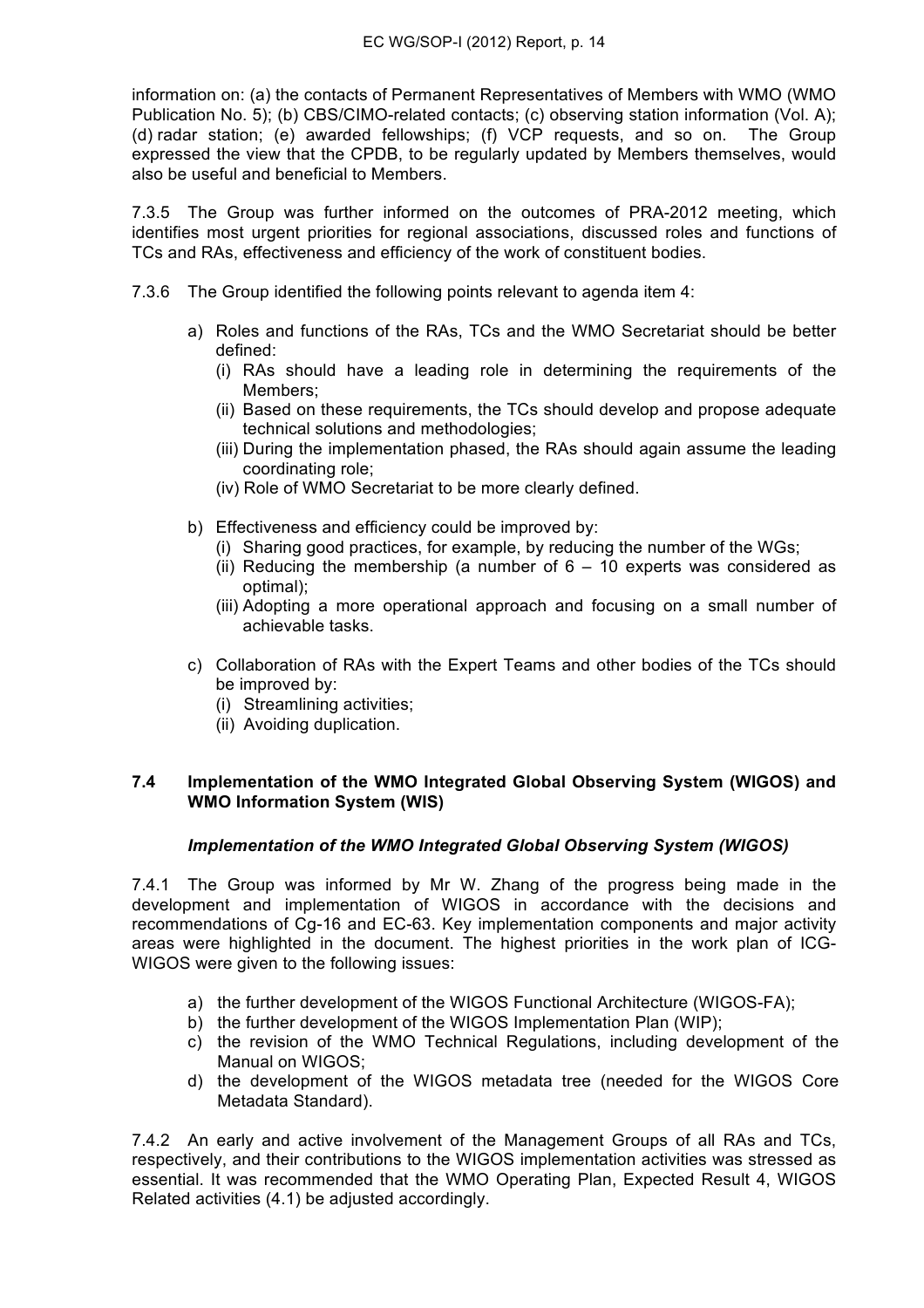7.4.3 The Group observed that some NMHSs are not sufficiently familiar with WIGOS implementation. Thus it is necessary to clarify for all NMHSs the stages of implementation in order to define the gaps and assist the NMHSs in formulating requests for funding. The Group recommended development of the Manual on WIGOS.

7.4.4 The Group emphasized that the NMHSs should feel ownership for WIGOS and be able to identify how much implementation will cost, what needs to be done, and what the benefits are. In this regard, it is recommended that the Regions be provided further training on WIGOS and that a guidance structure be created so that achievements can be measured. Also, plans for the TCs need to be known so that the Regions can better coordinate with the TCs. In this vein, the TCs should also align their workplans to the RAs' priorities and reflect the needs of WIGOS in their workplans.

7.4.5 The Group emphasized the need for the Regions and sub-regions to have a sense of ownership of the management of their networks.

## *Implementation of the WMO Information System (WIS)*

7.4.6 The Group was briefed by Mr Peliang Shi on the progress in the implementation of WIS since the Cg-XVI whereby the Secretariat organized additional WIS JumpStart visits for Members implementing WIS centres, including training seminars in South Africa, India, and Iran for their local WIS development team. A regional WIS implementation workshop for RA VI (November 2011) helped participants to gain better knowledge of WIS functionalities and benefits, as well as of the necessary actions to be undertaken by each Member in order to implement WIS at national and regional levels. The Group was informed that regional plans will be needed to guide the WIS full implementation at regional levels and that approaches to develop such plans were discussed at sessions of the RA II Working Group on IOS/WIS and the RA VI Working Group on Technical Development and Implementation.

7.4.7 The Group noted that operational synchronization of the metadata catalog among a small group of Global Information System Centres (GISCs) (Beijing, Offenbach, and Tokyo) started in January 2012, which signified the start of operation of WIS. GISC Beijing and GISC Tokyo are providing interim WIS metadata management services to those Members whose principal GISC is not yet ready for operation. The Group further noted that the implementation of other candidate GISCs and DCPCs is progressing at various paces and that candidate GISCs Melbourne and Seoul are ready to demonstrate their compliance to WIS technical requirements. CBS will organize on site auditing for the two centres in April 2012 and hopefully will recommend them to EC-LXIV for formal designation. It is expected that all other candidate GISCs will be able to complete their implementation only after EC-LXIV. As delegated by Congress, EC will be responsible for subsequent annual review and designation of GISCs and DCPCs recommended by CBS.

7.4.8 A question was raised about the protocol questionnaire and whether each region should link to a single GISC. The president of CBS explained that each region would feed the information on its respective DSP into the global system and that those data would be available through any of the GISCs, since catalogues were synchronized. Efforts had been made to ensure that the metadata catalogue was accessible to all Members.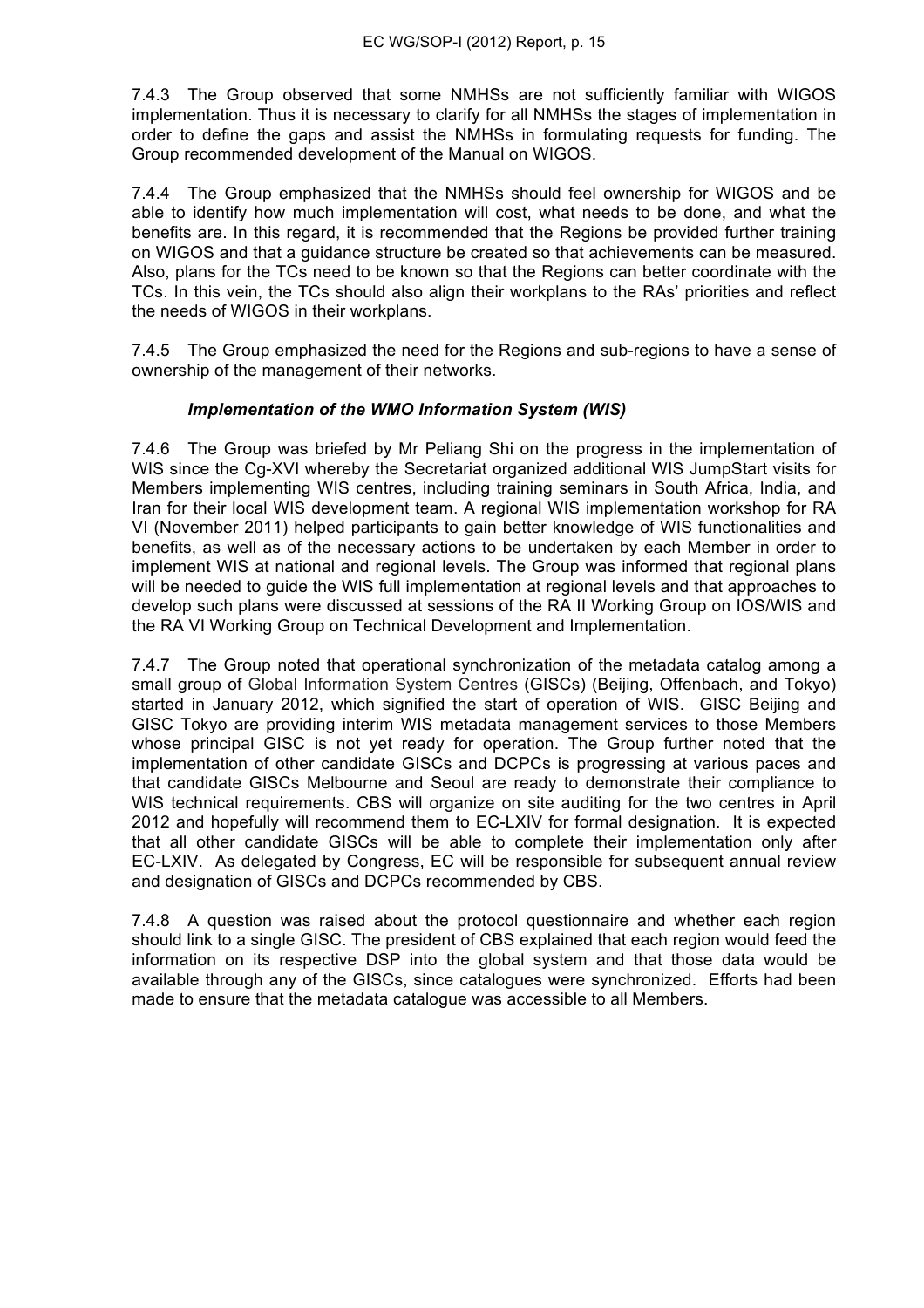## **7.5 Disaster risk reduction**

7.5.1 Mr H. Puempel gave an overview of the DRR Programme and underlined its complexity: the Programme must leverage the work of other departments in the Organization and also the support of other UN agencies. Events in the past few years clearly showed a sharp increase in the intensity and frequency of hazards with dire consequences for sectors vital to the survival of the communities concerned.The following DRR Programme strategic priorities and implementation steps planned were underlined:

- a) Development of Standards, Guidelines and Training modules in the following areas: hazard risk analysis, Multi-Hazard Early Warning Systems, sectoral risk reduction, disaster risk financing through appropriate risk transfer mechanism, all under the aspects of principles of Quality Management according to the ISO 9001:2008 Standard;
- b) Addressing the issue of user interface mechanisms, working to institutionalize the cooperation with humanitarian, disaster management and related national and international agencies;
- c) Development of suitable (fit-for-purpose) products and services for the different user sectors, incorporating agreed Quality Management Principles as fundamental working method;
- d) Implementation of regional DRR projects with active support from technical commissions, regional associations and other WMO structures such as specialized regional meteorological centers and regional climate centers.

7.5.2 In the following discussion the Group underlined the critical role of EWS to reduce not only the risk of disasters but also of conflicts, such as over pastures or water, which might arise in communities following disasters; stressed the need to correlate disaster risk and social impact, as disasters hindered the achievement of economic goals, and that such correlation had to be properly identified and communicated as one of the services provided by NMHS. It was pointed out that the accuracy of weather forecasting was important. The Group recommended that DRR focus in future on governance, service delivery, capacitybuilding - in particular hazard and risk mapping - and vulnerability.

7.5.3 The Chair commented that the papers presented for item 7, with the exception of the Aviation document, were too long and often contained information that was already known to members of the Group. He suggested that documents be more concise and action oriented, following the example of the Aviation document, which was clear and to the point. The Chair and other members of the Group echoed the Chair's concerns and called for more concise documents that contain just a few major points for discussion and outline future actions.

# **8. OTHER MATTERS**

### **8.1 UN System inter-agency coordination mechanisms**

8.1.1 The ASG, Ms E. Manaenkova, presented the overview of United Nations System, the Chief Executive Board for Coordination (CEB) and its inter-agency coordination mechanisms. She highlighted main committees and groups whereby WMO Secretariat is active and the Organisation benefits from this participation, such as Working Group on Climate Change currently chaired by WMO ASG. On the request of members of the Group the links to the web resources used in the presentation are referred in this report as follows:

- UN System chart
- Chief Executives Board for Coordination (CEB)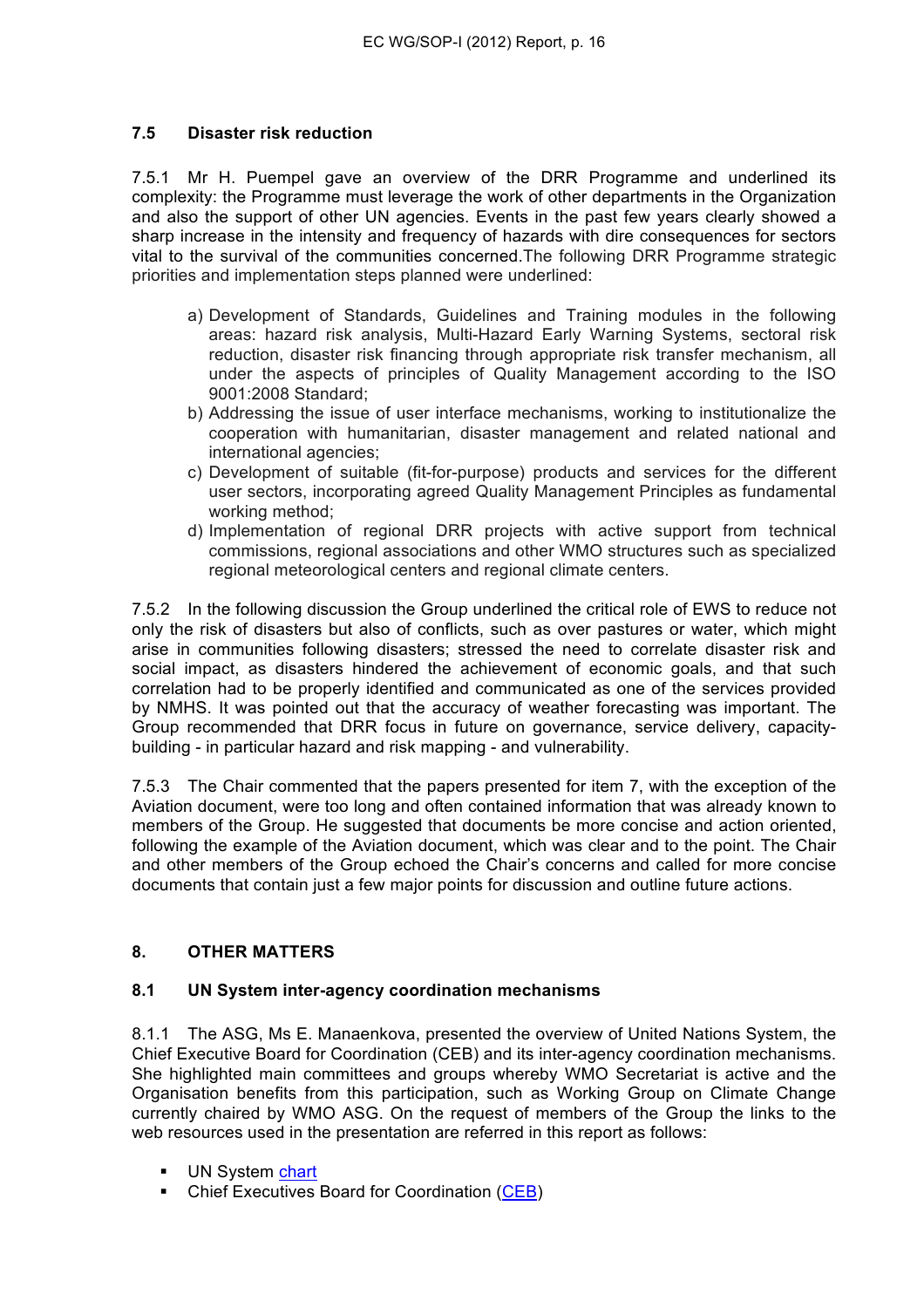- **High-level Committee on Programmes (HLCP)**
- High-level Committee on Management (HLCM) and its networks (IT, human resources, budget and finance, procurement)
- UN Development Group (UNDG)
- Mechanisms under HLCP
	- UN Water
	- **UN Oceans**
	- **UN Energy**
	- WG on Climate Change
- **Environment Management Group (EMG) and its Issue Management Groups (green** economy, biodiversity, land degradation, climate neutral UN).
- UN Communications Group (UNCG)

8.1.2 Mr C. Caponi gave a brief presentation on the background, composition and strategic directions of UN-Water, the coordination mechanism of the UN entities having a (fresh) water programme. The benefits deriving from the WMO Secretary-General chairmanship of UN-Water for the period 2012-2013 were highlighted, such as: (i) the opportunity to strengthen the engagement of other UN agencies in GFCS, (ii) the enhanced visibility of WMO's waterrelated activities, (iii) the multiple opportunities to advocate for the importance of supporting the NMHSs and (iv) the renewed interest from donors in WMO programmes.

8.1.3 The meeting noted that the UN System and its Inter-Agency Coordination system was very complex and that it was not always clear how the different bodies worked together. The Secretariat was also asked to clarify the relationship between UNEP and EMG as well as between UN-Oceans and the UNESCO IOC and Hydrological Programme. During the discussion emphasis was laid on the need to strengthen the functions of NMHS for the environment and to make a stronger case for supporting meteorological services at nation level. UN-Water seemed to offer an opportunity to carry that task forward.

8.1.4 The Chair invited Group members to identify a few key messages to be submitted to the EC. The Group came up with the following points:

- a) The need to identify issues that WMO should put forward;
- b) Benefits to WMO from the inter-agency activities mentioned thus far;
- c) Identification of the benefits for Members;
- d) Defining the agenda for the next two years with specific priorities;
- e) Identifying opportunities for the Organization.

8.1.5 The Group recommended that a simple presentation be made to the EC, highlightingtwo or three areas of interest, and emphasis should be made on the issues the Council would like the SG to promote on behalf of the NMHSs during his tenure as Chair of UN-Water.

#### **8.2 Integrated approach towards food, water, droughts and desertification issues**

8.2.1 Mr R. Stefanski from the Secretariat introduced the report on this item, including the work of the CCl/CHy/CAgM Task Team, and highlighted the following key issues:

- a) Close collaboration between working groups and commissions and at the Secretariat level. Progress in this area was clearly being made through the establishment of joint working groups, joint symposia, catalogues of case studies and projects, and the development of a joint training seminar/course on climate, water and food. This course would use a thematic approach focusing on the interaction between floods, droughts and desertification and their impact on agriculture, in order to develop appropriate products and tools;
- b) The Joint Task Team contributed to the EC WG-CWE e-forum in March 2012;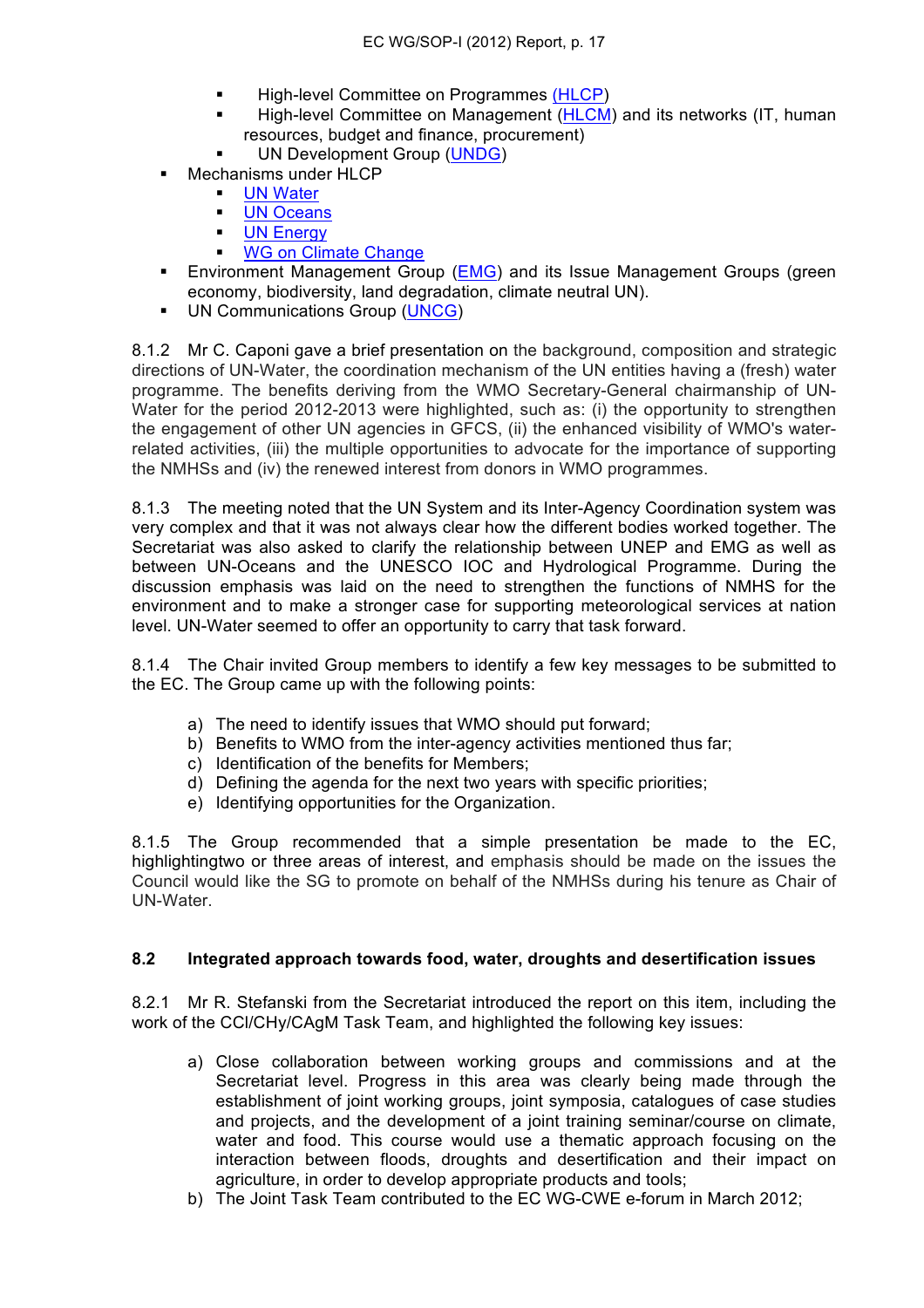- c) The High-Level Meeting on National Drought Policy, which would take place in Geneva in November 2013 and would be organized with a number of key UN agencies, international and regional organizations;
- d) Integrated Drought Management Programme is being proposed for consideration of EC-64.

8.2.2 The Group made a number of suggestions to the work of the Joint Task Team, including the need to review the terms of reference of EC focal point on climate, food and water.

### **8.3 Maximum terms for the Secretary-General**

8.3.1 Mr C. Blondin introduced the topic. He informed the Group on the milestones and various aspects underlying the decision taken at Cg-XIII (1999) as well on the current situation in other UN agencies. SG highlighted some historical aspects in the evolution of the SG terms and some unique provisions of WMO such as the nature of the EC.

8.3.2 The Chair sought comments from all Group members present, which referred to the following items:

- a) *Number of terms*: Most members expressed the view that WMO should align with UN system most common practice of 2 terms; recalled that Congress appoints the SG at each session and noted that a new SG will need to be selected in 2015 as pr current provision;
- b) *Duration of each term*: Some members suggested to increase the duration of tem to 5years, which would allow better continuity and return benefits after getting recognition (such as in the UN system), recognizing that the implication of such a duration with respect to Congress intercessional and financial period have to be looked after in depth. Importance of succession planning and contingency for SGs had been also stressed;
- c) *WMO spirit and interest*: several members stressed that the proposal put forward by EC to Congress should take into account the cooperative spirit, WMO planning processes and strategic framework for a good decision for the interest of the Organization;
- d) *The Group recommendations to EC*: Most members were of the view that the Group recommendations should ease a clear decision by EC-64; it was felt important that potential candidates have a clear understanding of the situation and expectations.

8.3.3 The following three options emerged through the discussion, which need to be presented to the EC:

- a) Continue with the current regulation. The last decision took effect in 2003 partly due to circumstances at the time. The EC has to be brought back the facts of the situation and provided with a snapshot of the historical issues;
- b) Maximum 2 terms of 4 years, aligning WMO with the most of the UN system organisations and conforming to common practice. This option should be developed recognizing the political situation;
- c) Maximum 2 terms of 5 years. This option should be further developed recognizing that it will require changing of WMO planning cycle and would take time to seize all its implications and get work done.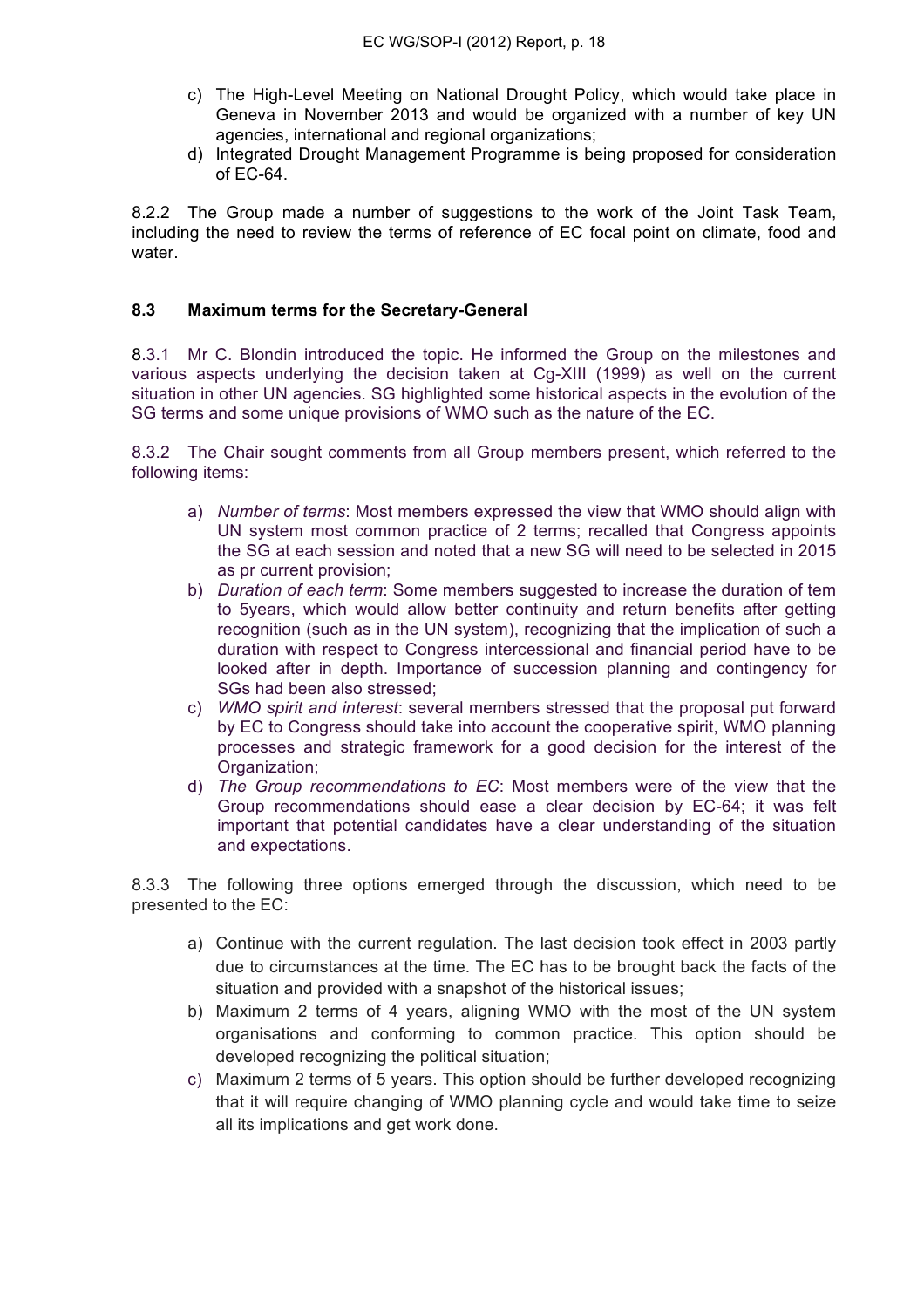## **9. ANY OTHER BUSINESS**

#### **9.1 New EC-64 website and documentation system**

9.1.1 The ASG recalled that EC-63 had requested the Group to develop simplified documentation for trial at EC-64 session, in the context of continuous improvement. She informed the meeting that EC-64 will see, not only improved documents structure and layout, but also documents access and handling process, which is hoped to facilitate more effective session and use of documents in electronic form. She presented the relevant pages of the web site, taking members through every step needed to retrieve, view, download and navigate through the documentation.

9.1.2 She highlighted the main changes in the organization of the EC meetings and the relevant documentation. A decision had been made not to print documents but to encourage Members to consult them electronically. Computers would be made available during the meeting.

9.1.3 A power point presentation guiding through the changes in processes and documents had been prepared and uploaded on the web to assist EC members as they get prepared for the session. An information session fro EC members had been scheduled on Sunday, 24 June, prior to the meeting. The Secretariat was requested to advertise the information session.

#### **10. CLOSURE OF THE SESSION**

The Chair indicated that the next meeting of the Group is planned to be held in 2013 and closed the session at 12:05pm on Wednesday 4 April 2012.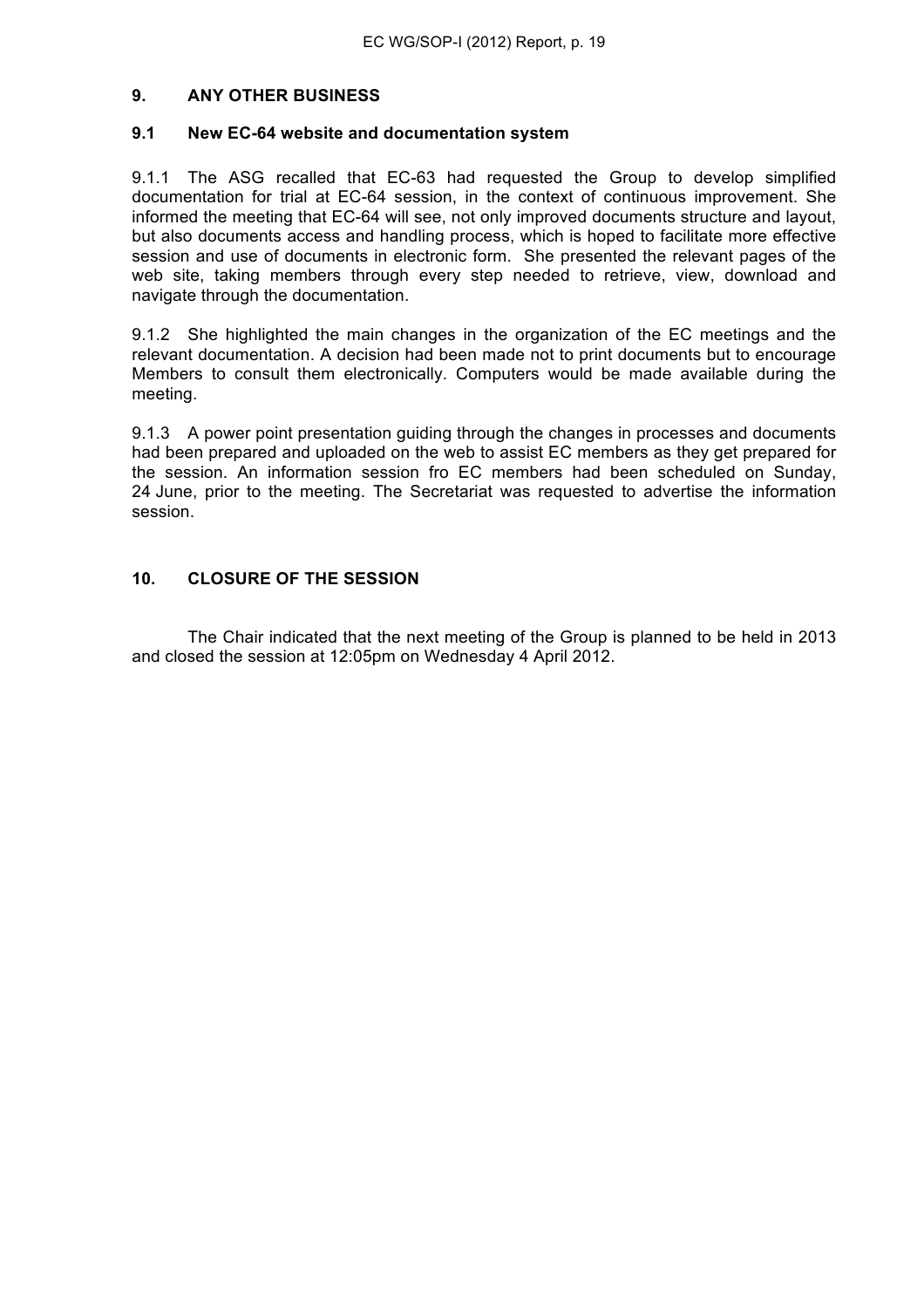### **Appendix I**

## **LIST OF PARTICIPANTS**

#### **Members of the EC WG/SOP**

| D. Grimes, Chair<br>A. Anuforom<br>I. Cacic<br>F. Jacq<br>L. Makuleni (Ms)<br>J. Mukabana<br>C. NaranjoJacome<br>M. Ostojski<br>P. Taalas<br>Yap Kok Seng |                                                                                                                                                                                                                        |  |
|-----------------------------------------------------------------------------------------------------------------------------------------------------------|------------------------------------------------------------------------------------------------------------------------------------------------------------------------------------------------------------------------|--|
| N. Nishide<br>C. Draggon (Ms)<br>M. Gray<br><b>Yu Xinmen</b>                                                                                              | (representing Mr Hatori)<br>(representing Mr Hayes)<br>(representing Mr Hirst)<br>(representing Mr Zheng)                                                                                                              |  |
| <b>Invited participants</b>                                                                                                                               |                                                                                                                                                                                                                        |  |
| F. Branski                                                                                                                                                | (president of CBS)                                                                                                                                                                                                     |  |
| <b>Advisors</b>                                                                                                                                           |                                                                                                                                                                                                                        |  |
| M. Crowe<br>M. Hurtola (Ms)<br>N. Maingi<br>Yu Jun<br>Cheng Lei<br>Y. Kanno<br>M. Majodina                                                                | (advisor to Mr Grimes)<br>(alternate to Mr Taalas)<br>(advisor to Mr Mukabana)<br>(advisor to Mr Yu)<br>(advisor to Mr Yu)<br>(advisor to Mr Nishide)<br>(advisor to Ms Makuleni)                                      |  |
| <b>Representatives of WMO Members</b>                                                                                                                     |                                                                                                                                                                                                                        |  |
| Algeria<br><b>Brunei Darussalam</b><br>Democratic People's Republic of Korea<br>Honduras                                                                  | Fayçal BELKACEMI, Attaché<br>Nazirah ZAINI (Ms), Second Secretary<br>KIM Tong Hwan, Counsellor<br>H.E. Ambassador Maria BENNATON, Alternate Permanent<br>Representative                                                |  |
| Italy                                                                                                                                                     | Mauricio BIASINI, Attaché<br>Marcello CIANCAGLIONI                                                                                                                                                                     |  |
| Japan<br>Libya<br>Principality of Monaco<br>Nepal<br>Poland<br>Saudi Arabia                                                                               | Hideto ORIHARA, First Secretary<br>Busma ALGADI (Ms), Third Secretary<br>Gilles REALINI, Second Secretary<br>HariOdari, Second Secretary<br>Agnieszka HARDEJ-JANUSZEK (Ms)<br><b>Helal ALHARBY</b><br>Khaled MANZLAWIY |  |
| Sierra Leone<br>Switzerland                                                                                                                               | Yvette STEVENS, Chargé d'Affaires, a.i.<br>Salman BAL                                                                                                                                                                  |  |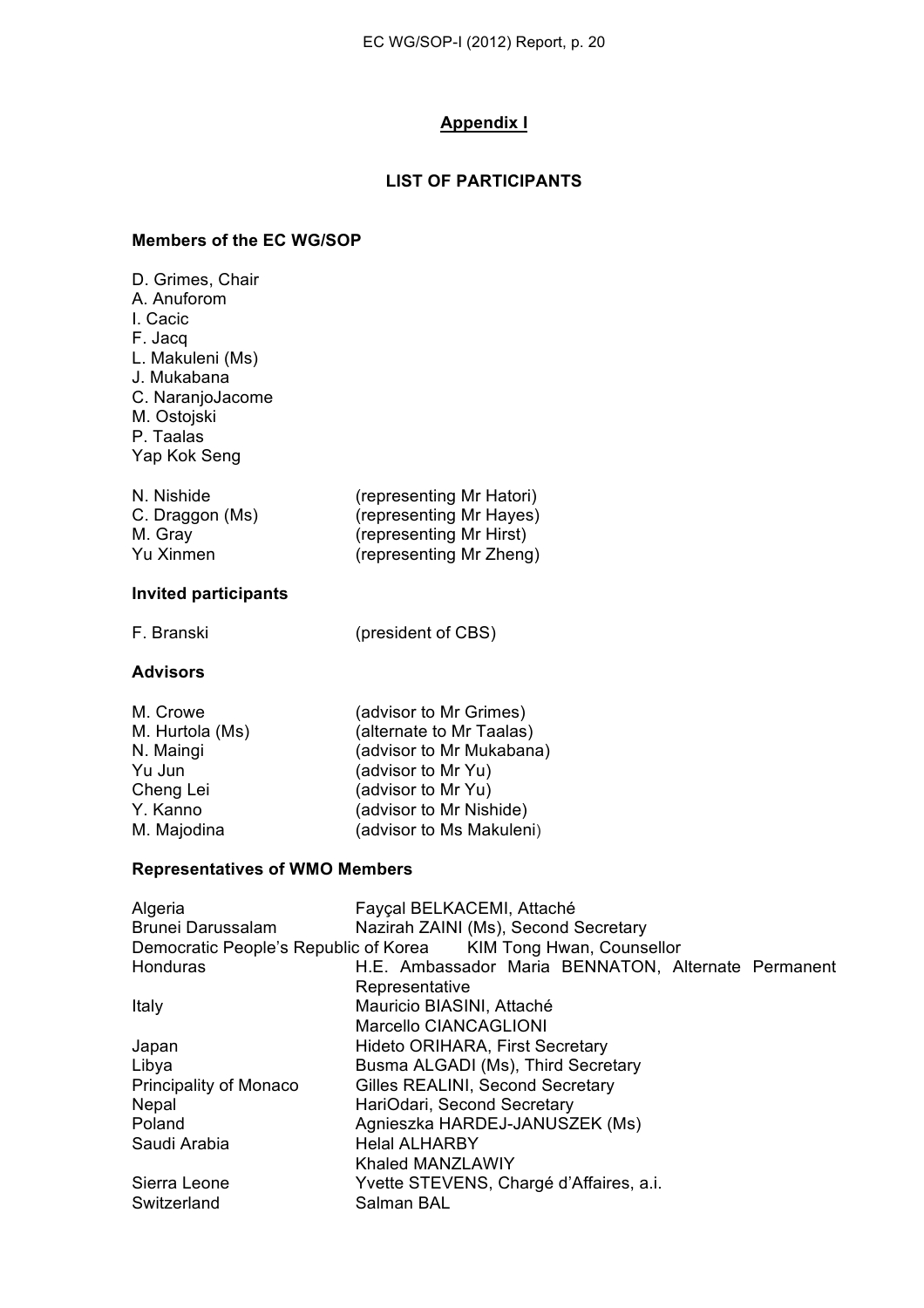#### **WMO Secretariat**

| M. Jarraud    | Secretary-General                                        |
|---------------|----------------------------------------------------------|
| J. Lengoasa   | Deputy Secretary-General                                 |
| E. Manaenkova | <b>Assistant Secretary-General</b>                       |
| C.Blondin     | Director, Cabinet and External Relations Department      |
| R. Masters    | Director, Development and Regional Activities Department |
| W. Zhang      | Director, Observing and Information Systems Department   |
| P. Shi        | Director, WMO Information System Branch                  |
| F.Lucio       | Project Officer, GFCS Office                             |
| H. Kootval    | <b>Chief, Public Weather Service</b>                     |
| H. Puempel    | Chief, Aeronautical Meteorology Division                 |
| R. Stefanski  | Chief, Agricultural Meteorology Division                 |
| C. Caponi     | Chief, Hydrology and Water Resources Branch              |
|               |                                                          |

 $\frac{1}{2}$